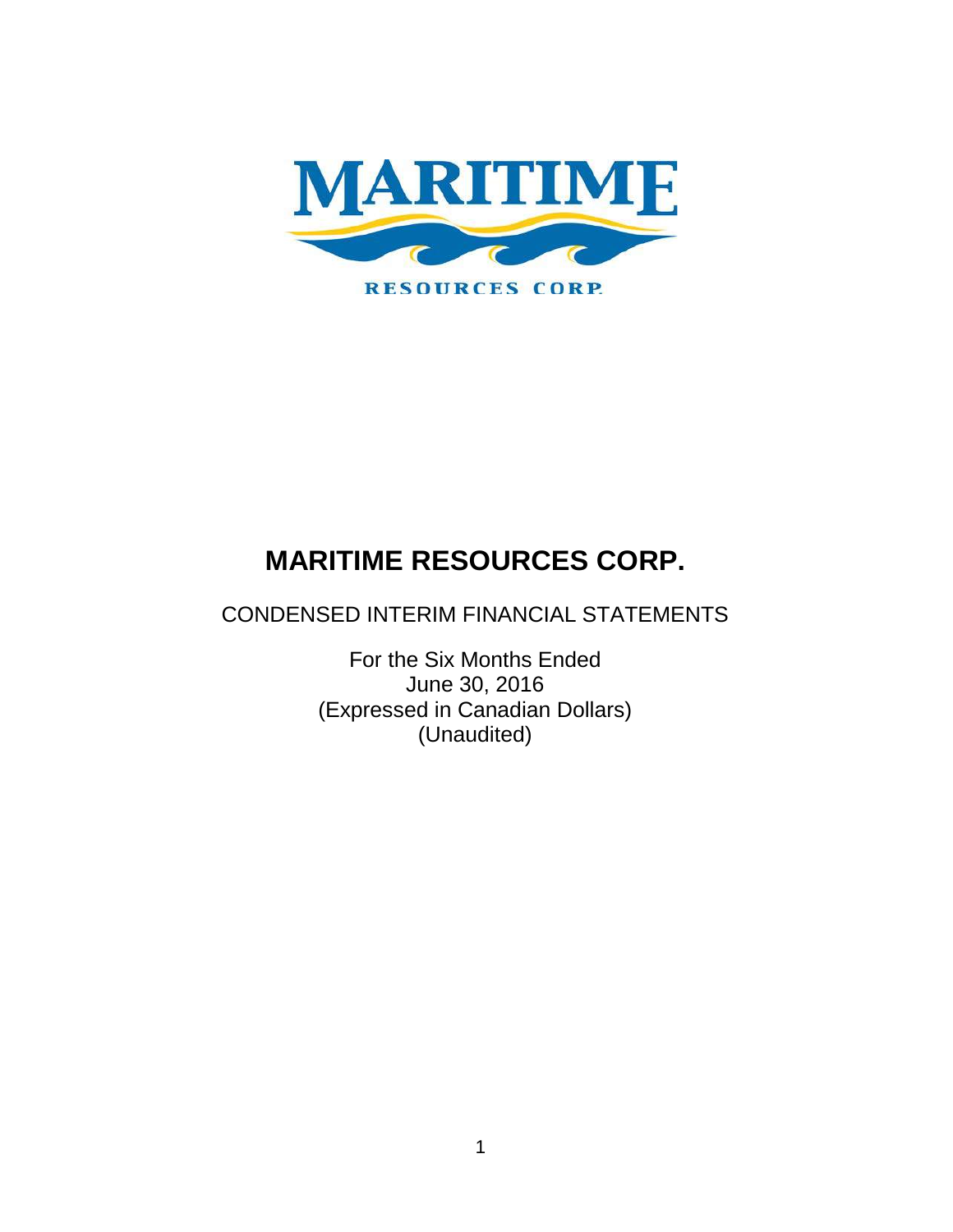

**Notice** 

# **Notice of No Auditor Review of the Condensed Interim Financial Statements**

The accompanying unaudited condensed interim financial statements of Maritime Resources Corp. ("the Company"), for the six months ended June 30, 2016 have been prepared by management and have not been the subject of a review by the Company's independent auditor.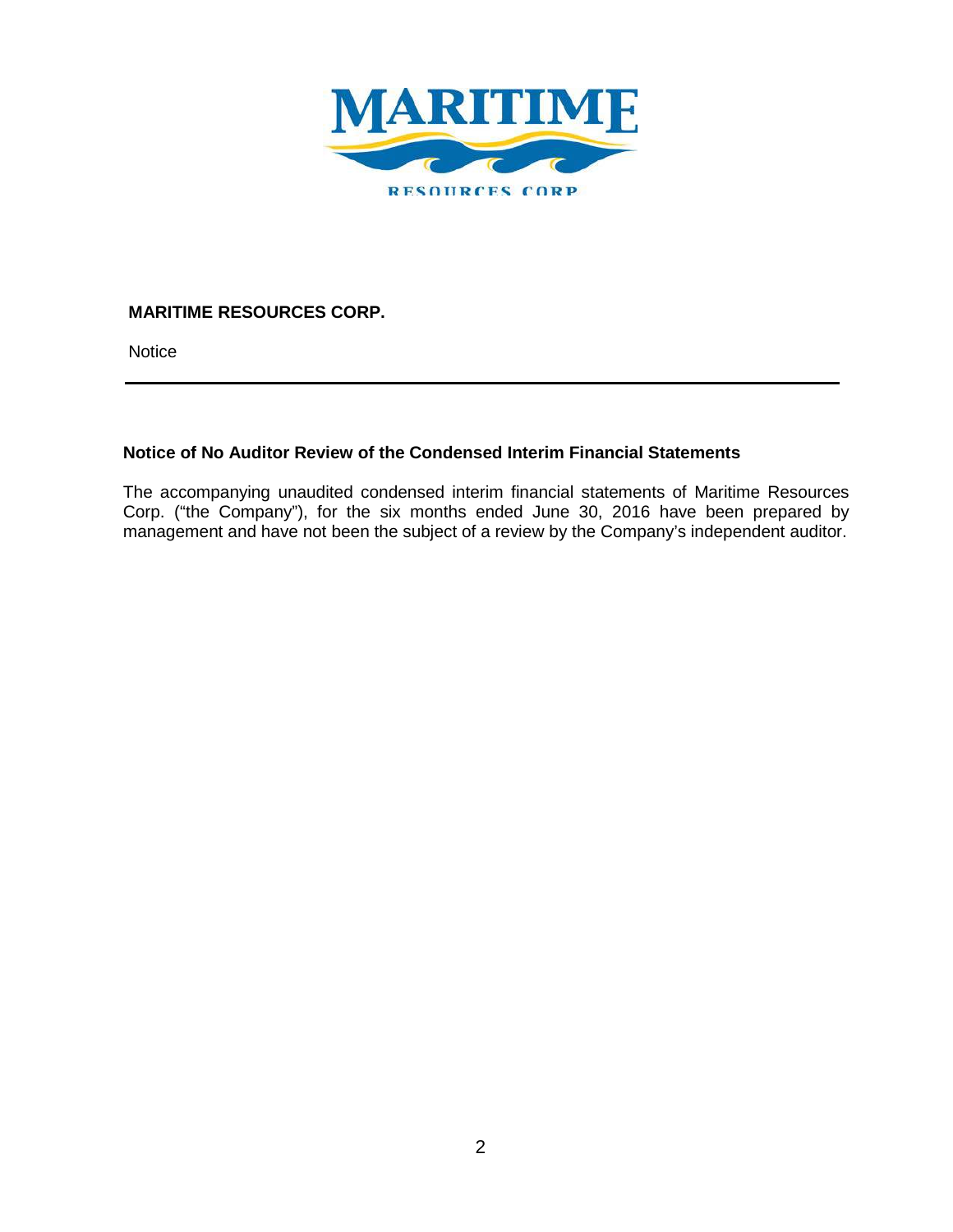## **Condensed Interim Statements of Financial Position**

(Expressed in Canadian Dollars)

(Unaudited - Prepared by Management)

|                                             | Note   | June 30, 2016 | December 31, 2015 |
|---------------------------------------------|--------|---------------|-------------------|
|                                             |        | $($ \$)       | $($ \$)           |
| <b>Assets</b>                               |        |               |                   |
| <b>Current assets</b>                       |        |               |                   |
| Cash                                        | 6      | 264,574       | 2,119             |
| Receivables                                 | 7      | 9,050         | 7,038             |
| Prepaid expenses                            |        | 17,063        |                   |
|                                             |        | 290,687       | 9,157             |
| Exploration and evaluation assets           | 8      | 5,064,295     | 4,924,533         |
|                                             |        | 5,354,982     | 4,933,690         |
| <b>Liabilities and Shareholders' Equity</b> |        |               |                   |
| <b>Current liabilities</b>                  |        |               |                   |
| Accounts payable and accrued liabilities    | 9, 14  | 238,454       | 368,366           |
| Loans                                       | 10, 14 | 330,000       | 355,000           |
|                                             |        | 568,454       | 723,366           |
| <b>Shareholders' Equity</b>                 |        |               |                   |
| <b>Capital Stock</b>                        | 12     | 6,807,268     | 6,088,885         |
| Shares allotted but not issued              | 12     | 60,025        |                   |
| Warrants                                    | 13     | 129,360       |                   |
| Share-based payments reserve                | 12     | 465,210       | 462,734           |
| Royalty reserve                             | 12     | 65,700        |                   |
| Deficit                                     |        | (2,741,035)   | (2, 341, 295)     |
|                                             |        | 4,786,528     | 4,210,324         |
|                                             |        | 5,354,982     | 4,933,690         |

See accompanying notes to the financial statements. Nature of operations and going concern (note 1)

Subsequent events (note 15)

Approved on behalf of the Board:

*"Douglas Fulcher"*

…………………………………………………… Director Douglas Fulcher

*"Allan Williams" ……………………………………………………* Director Allan Williams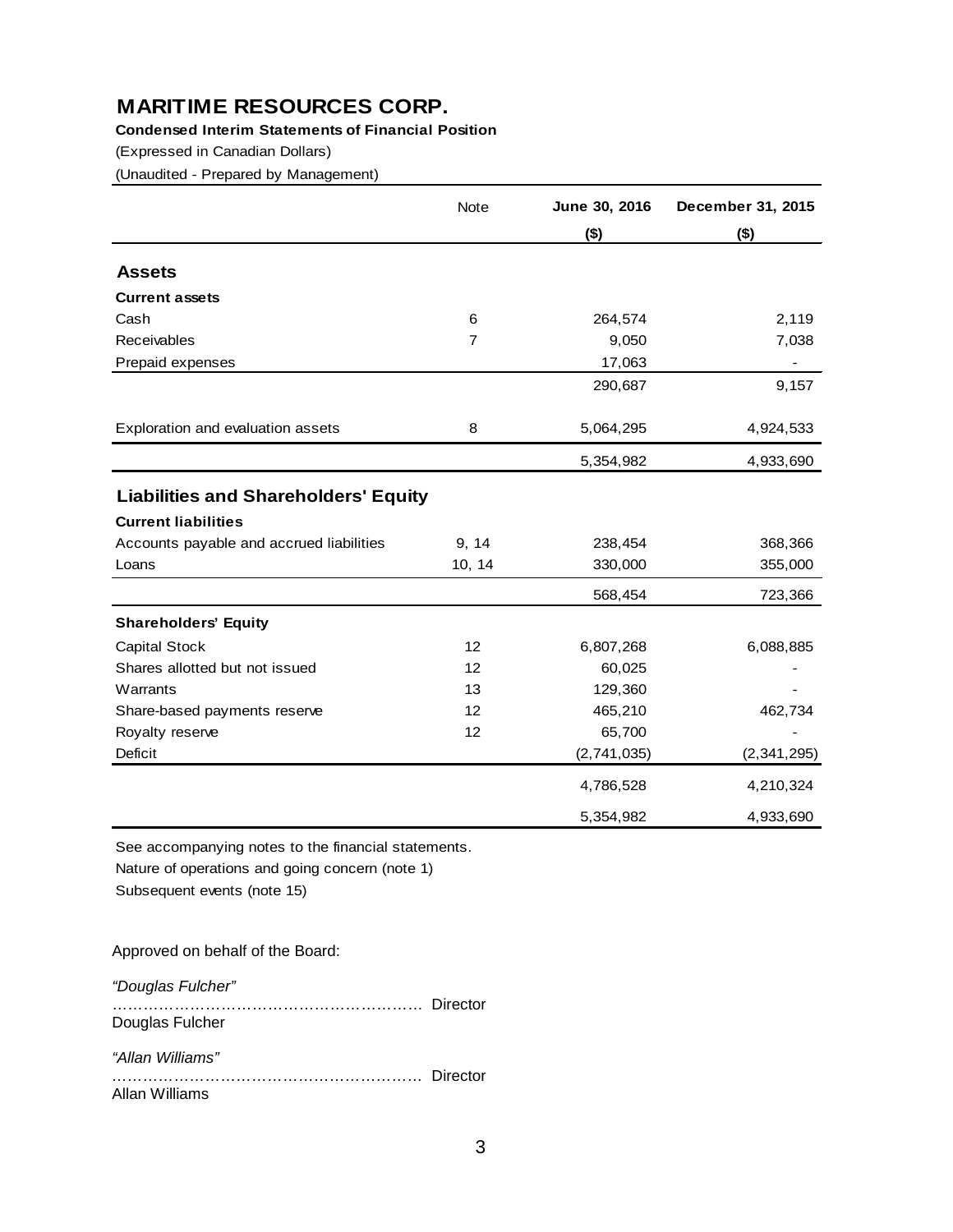**Condensed Interim Statements of Loss and Comprehensive Loss**

(Expressed in Canadian Dollars)

(Unaudited -- Prepared by Management)

|                                                      | Note |   | For the Three Months Ended |         |                 |            | For the Six Months Ended |  |
|------------------------------------------------------|------|---|----------------------------|---------|-----------------|------------|--------------------------|--|
|                                                      |      |   |                            | June 30 |                 | June 30    |                          |  |
|                                                      |      |   | 2016                       |         | 2015            | 2016       | 2015                     |  |
|                                                      |      |   | $($ \$)                    |         | $($ \$)         | $($ \$)    | $($ \$)                  |  |
| <b>Expenses</b>                                      |      |   |                            |         |                 |            |                          |  |
| Administration                                       |      |   | 85,373                     |         | 17,800          | 125,243    | 42,639                   |  |
| Consulting                                           | 14   |   | 46,400                     |         | 23,400          | 76,800     | 46,800                   |  |
| Directors' fees                                      | 14   |   | 22,500                     |         |                 | 45,000     |                          |  |
| Financing expense and interest on loans payable      | 10   |   | 8,392                      |         | 15,999          | 17,242     | 31,821                   |  |
| Investor relations and promotion                     |      |   | 87,334                     |         | 16,674          | 114,597    | 44,798                   |  |
| Professional fees                                    |      |   | 23,500                     |         | 14,684          | 18,382     | 30,634                   |  |
| Share-based payments                                 | 12   |   | 1,264                      |         | 130             | 2,476      | 27,163                   |  |
|                                                      |      |   | (274, 763)                 |         | (88, 687)       | (399, 740) | (223, 855)               |  |
| Loss and Comprehensive Loss for the Period           |      |   | (274, 763)                 |         | (88, 687)       | (399, 740) | (223, 855)               |  |
| Loss Per Share - basic and diluted                   |      |   | (0.007)                    |         | (0.002)         | (0.010)    | (0.006)                  |  |
| Weighted Average Number of Common Shares Outstanding |      | # | 41, 163, 729               | #       | 35,867,795<br># | 40,885,542 | 35,867,795<br>#          |  |

See accompanying notes to the financial statements.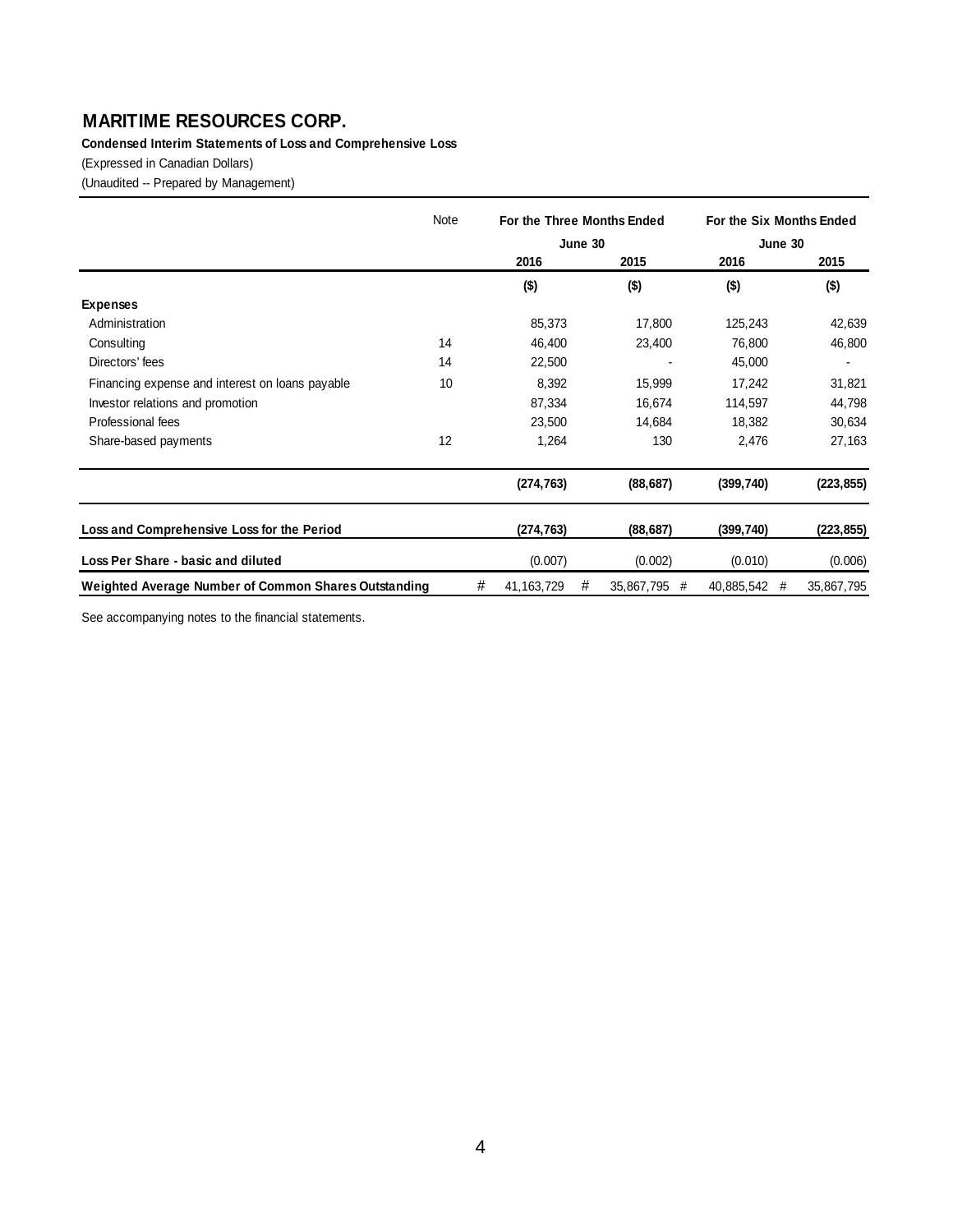**Condensed Interim Statements of Cash Flows**

**For the Six Months Ended June 30**

(Expressed in Canadian Dollars)

(Unaudited -- Prepared by Management)

|                                                                                           | 2016       | 2015       |
|-------------------------------------------------------------------------------------------|------------|------------|
|                                                                                           | $($ \$)    | $($ \$)    |
| <b>Operating Activities</b>                                                               |            |            |
| Loss for the period                                                                       | (399, 740) | (223, 855) |
| Items not involving cash:                                                                 |            |            |
| Share-based payments                                                                      | 2,476      | 27,163     |
| Financing expense and interest accrued on loan payable                                    | 17,242     | 31,821     |
|                                                                                           | (380, 022) | (164, 871) |
| Changes in non-cash working capital:                                                      |            |            |
| Receivables                                                                               | (2,012)    | 1,483      |
| Prepaid expenses                                                                          | (17,063)   | 3,209      |
| Advance                                                                                   |            | 8,500      |
| Accounts payable and accrued liabilities                                                  | (145, 840) | 60,736     |
|                                                                                           | (164, 914) | 73,928     |
| <b>Cash Used in Operating Activities</b>                                                  | (544, 936) | (90, 943)  |
| <b>Investing Activities</b>                                                               |            |            |
| Exploration and evaluation expenditures                                                   | (139, 762) | (80, 648)  |
| <b>Cash Used in Investing Activities</b>                                                  | (139, 762) | (80, 648)  |
| <b>Financing Activities</b>                                                               |            |            |
| Repayment of loan                                                                         | (25,000)   |            |
| Interest paid                                                                             | (1, 315)   |            |
| Securities issued for cash                                                                | 985,500    |            |
| Shares allotted but unissued                                                              | 60,025     | 25,000     |
| Share issuance costs                                                                      | (72, 057)  |            |
| <b>Cash Provided by Financing Activities</b>                                              | 947,153    | 25,000     |
| Change in cash for the Period                                                             | 262,455    | (146, 591) |
| Cash, Beginning of Period                                                                 | 2,119      | 155,709    |
| Cash, End of Period                                                                       | 264,574    | 9,118      |
| Fair value of broker warrants                                                             | 64,360     |            |
|                                                                                           |            |            |
| Exploration and evaluation assets included in accounts payable and<br>accrued liabilities | 22,050     | 27,865     |
|                                                                                           |            |            |

See accompanying notes to the financial statements.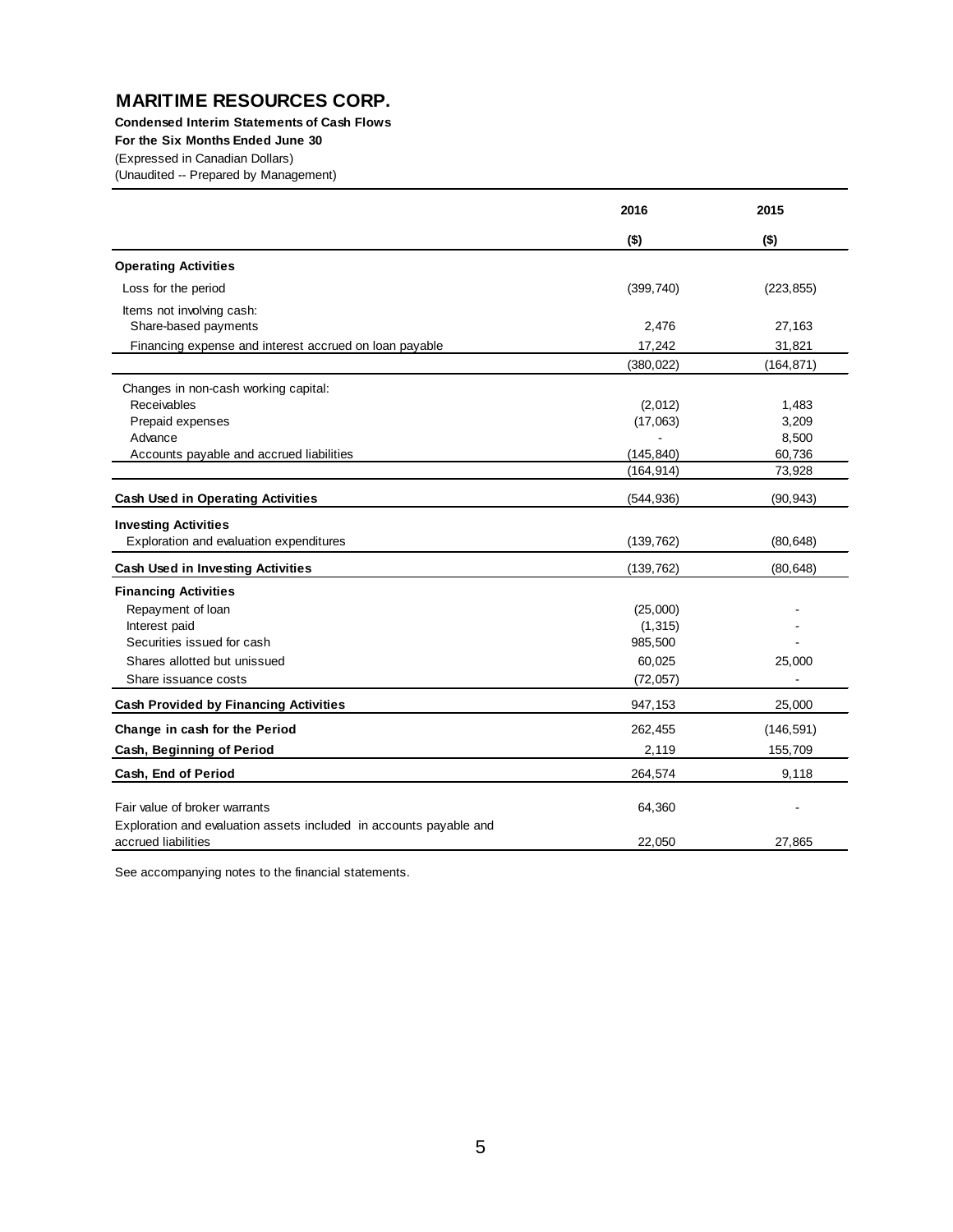**Condensed Interim Statements of Changes in Shareholders Equity**

(Expressed in Canadian Dollars)

(Unaudited-- Prepared by Management)

|                                                    |      |                      |                          |                          |                        |                          | Share-based              |                          | Total                    |
|----------------------------------------------------|------|----------------------|--------------------------|--------------------------|------------------------|--------------------------|--------------------------|--------------------------|--------------------------|
|                                                    |      | <b>Capital Stock</b> |                          | <b>Shares Allotted</b>   |                        |                          | <b>Payments</b>          |                          | Shareholders'            |
|                                                    | Note | Shares (#)           | Amount                   | but not Issued           | <b>Royalty Reserve</b> | Warrants                 | Reserve                  | <b>Deficit</b>           | <b>Equity</b>            |
|                                                    |      | (#)                  | $($ \$)                  | $($ \$)                  | $($ \$)                | $($ \$)                  | $($ \$)                  | $($ \$)                  | $($ \$)                  |
| Balance, December 31, 2014                         |      | 35,867,795           | 6,082,485                |                          |                        | 6,400                    | 574,498                  | (1,961,907)              | 4,701,476                |
| Loss for the period                                |      |                      |                          |                          |                        |                          |                          | (223, 855)               | (223, 855)               |
| Received for shares allotted but not issued        |      |                      | 25,000                   |                          |                        |                          |                          |                          | 25,000                   |
| Warrants expired                                   |      |                      | 6,400                    |                          |                        | (6, 400)                 |                          |                          | $\overline{\phantom{a}}$ |
| Non-cash transactions                              |      |                      |                          |                          |                        |                          |                          |                          |                          |
| Share-based payments                               |      |                      |                          |                          |                        |                          | 27,163                   |                          | 27,163                   |
| Balance, June 30, 2015                             |      | 35,867,795           | 6,113,885                |                          |                        |                          | 601,661                  | (2, 185, 762)            | 4,529,784                |
| Loss for the period                                |      |                      |                          |                          |                        |                          |                          | (453, 220)               | (453, 220)               |
| Received for shares allotted but not issued        |      |                      | (25,000)                 |                          |                        |                          |                          |                          | (25,000)                 |
| Warrants expired                                   |      |                      |                          |                          |                        | $\overline{\phantom{a}}$ | $\overline{\phantom{a}}$ | $\overline{\phantom{a}}$ | $\overline{\phantom{a}}$ |
| Share-based payments                               |      |                      |                          |                          |                        | $\overline{\phantom{a}}$ | 158,760                  |                          | 158,760                  |
| Transfer of share-based payments expired           |      |                      |                          |                          |                        | $\overline{\phantom{a}}$ | (297, 687)               | 297,687                  | $\sim$                   |
| Balance, December 31, 2015                         |      | 35,867,795           | 6,088,885                | $\blacksquare$           | $\sim$                 | $\blacksquare$           | 462,734                  | (2,341,295)              | 4,210,324                |
| Loss for the period                                |      |                      |                          |                          |                        |                          |                          | (399, 740)               | (399, 740)               |
| Shares and warrants issued upon private placements | 12   | 6,570,000            | 985,500                  |                          |                        |                          |                          |                          | 985,500                  |
| Share issuance cost                                |      |                      | (136, 417)               |                          |                        | 64,360                   |                          |                          | (72, 057)                |
| Warrants                                           |      |                      | (65,000)                 |                          |                        | 65,000                   |                          |                          |                          |
| Royalty reserve                                    |      | ٠                    | (65, 700)                | $\blacksquare$           | 65,700                 | $\overline{\phantom{a}}$ |                          | $\blacksquare$           |                          |
| Received for shares allotted but not issued        |      |                      |                          | 60,025                   |                        |                          |                          |                          | 60,025                   |
| Share-based payments                               |      | ٠                    | $\overline{\phantom{a}}$ | $\overline{\phantom{a}}$ | ٠                      | $\overline{\phantom{a}}$ | 2,476                    | $\blacksquare$           | 2,476                    |
| Balance, June 30, 2016                             |      | 42,437,795           | 6,807,268                | 60,025                   | 65,700                 | 129,360                  | 465,210                  | (2,741,035)              | 4,786,528                |

See accompanying notes to the financial statements.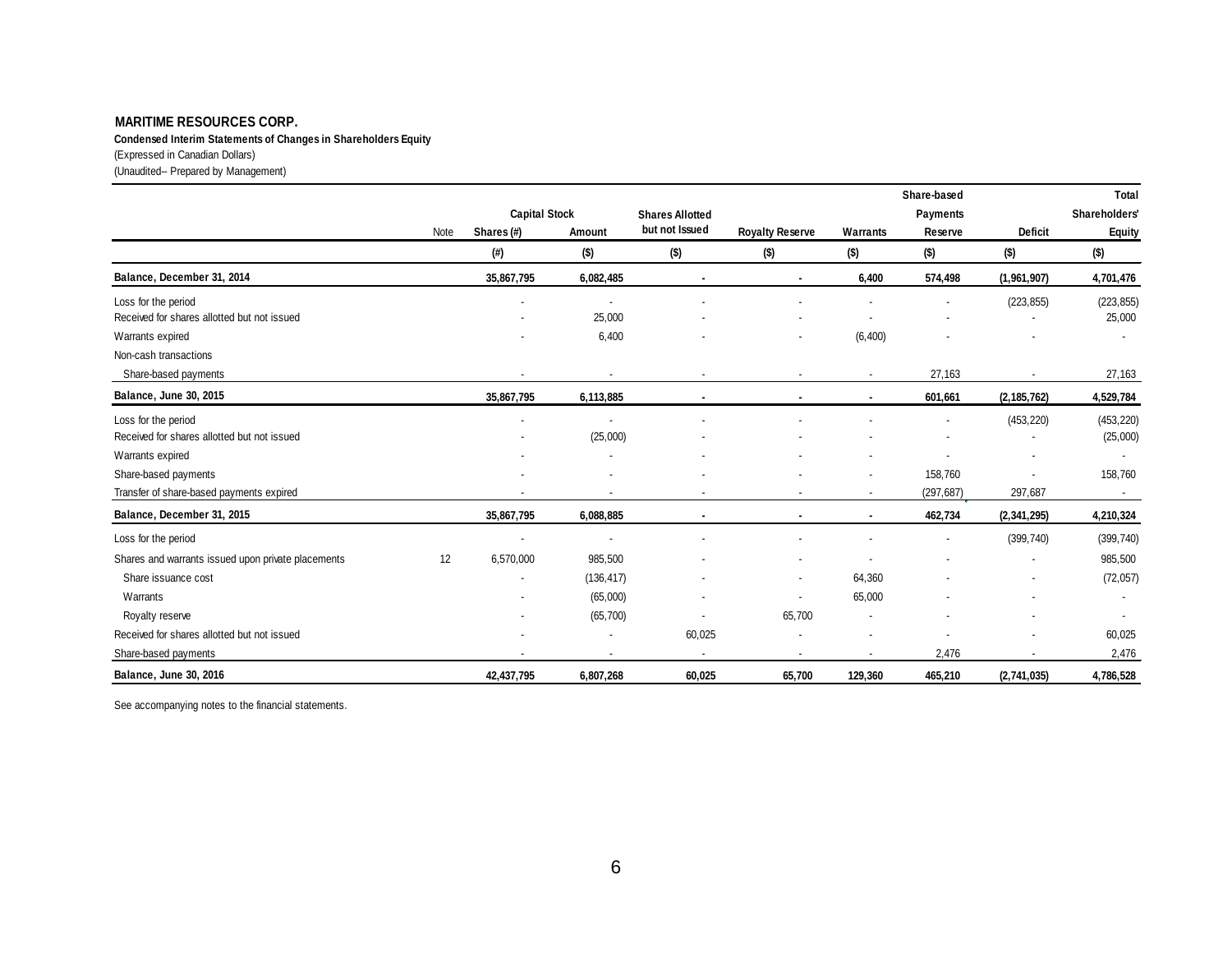Notes to Condensed Interim Financial Statements For theSix Months Ended June 30, 2016 and 2015 (Expressed in Canadian Dollars) (Unaudited – Prepared by Management)

## **1. NATURE OF OPERATIONS AND GOING CONCERN**

Maritime Resources Corp. (the "Company" or "Maritime") was incorporated under the *Business Corporations Act* (British Columbia) on May 14, 2007. The principal activities of the Company are the exploration of resource properties in Green Bay, Newfoundland and Labrador, Canada. The Company is considered to be in the exploration stage.

The address of the Company's corporate office and principal place of business is Suite 615 – 800 West Pender Street, Vancouver, British Columbia, Canada, V6C 2V6.

These condensed interim financial statements of the Company have been prepared in accordance with International Financial Reporting Standards ("IFRS") on a going concern basis, which contemplates that the Company will be able to realize its assets and discharge its liabilities in the normal course of business. Accordingly, these financial statements do not include any adjustments to the amounts and classification of assets and liabilities that might be necessary should the Company be unable to continue as a going concern.

The Company's continuing operations as intended are dependent upon its ability to identify, evaluate and negotiate the acquisition of, participation in or interest in new properties, assets or business opportunities, and raise additional funds by way of equity financings. Any acquisition may be subject to shareholder and regulatory approval and obtaining the necessary financing. Should the Company be unable to complete such a transaction, its ability to raise sufficient financing to maintain operations may be impaired. The available funds are insufficient to continue operations for the ensuing year. Although the Company has been successful at raising funds in the past through the issuance of share capital, it is uncertain whether it will be successful in doing so in the future. These material uncertainties may cast significant doubt on the Company's ability to continue as a going concern.

## **2. STATEMENT OF COMPLIANCE**

These condensed interim financial statements have been prepared in accordance with IAS 34, *Interim Financial Reporting,* as issued by the International Accounting Standards Board ("IASB") and interpretations issued by the International Financial Reporting Interpretations Committee ("IFRIC"). The financial statements have been prepared on a historical basis, using the accrual basis of accounting except for cash flow information. They do not include all of the information required for full annual financial statements, and should be read in conjunction with the Company's audited financial statements as at and for the year ended December 31, 2015. Accordingly accounting policies applied are the same as those applied in the Company's annual audited financial statements which are filed on SEDAR at www.sedar.com.

These financial statements were authorized for issue by the Board of Directors on August 16, 2016.

## **3. SIGNIFICANT ACCOUNTING POLICIES**

The financial statements have been prepared using the historical cost basis, except for financial instruments which are stated at fair value. Accounting policies applied are the same as those applied in the Company's annual audited financial statements.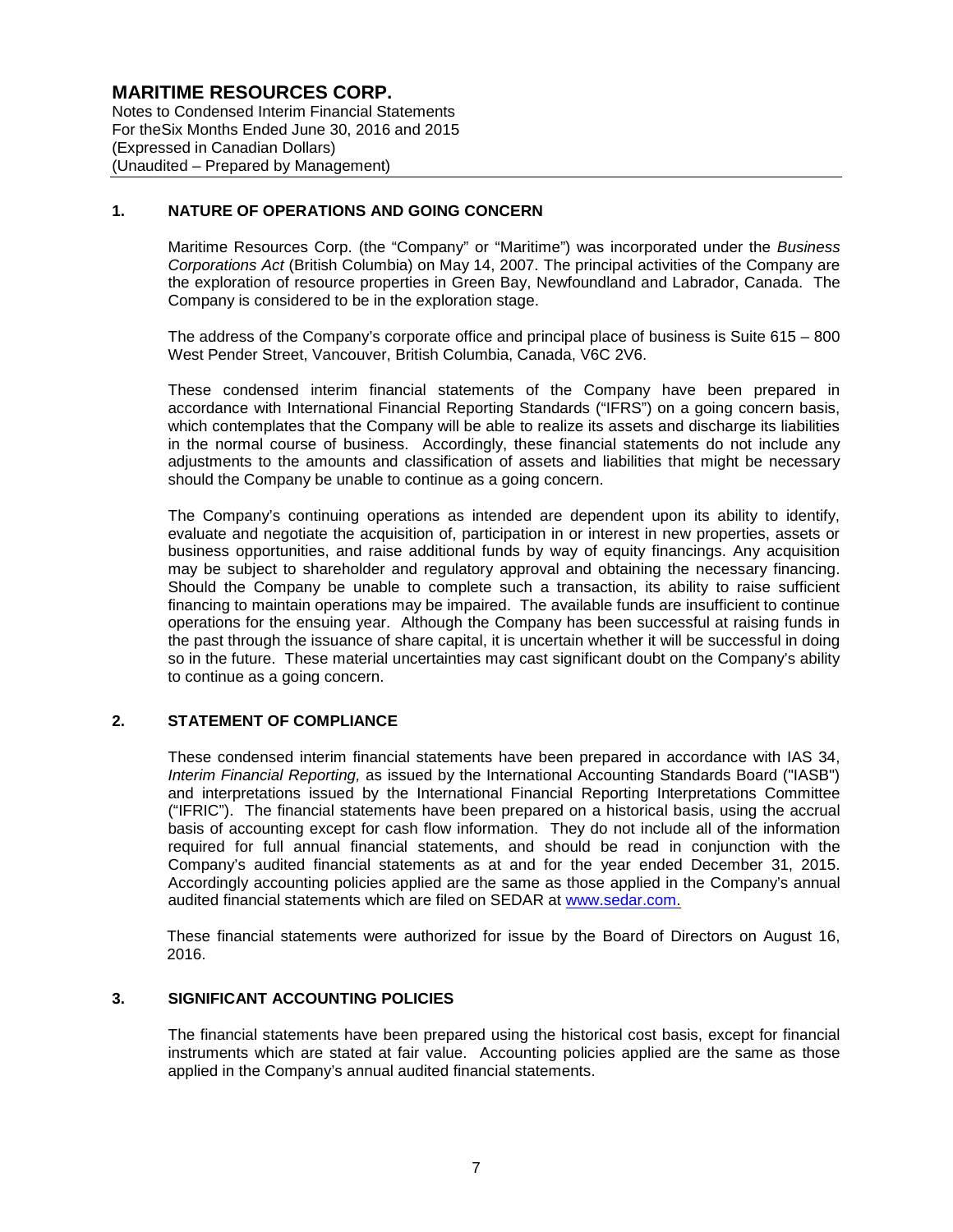Notes to Condensed Interim Financial Statements For theSix Months Ended June 30, 2016 and 2015 (Expressed in Canadian Dollars) (Unaudited – Prepared by Management)

#### (a) Use of estimates and judgment

The preparation of financial statements requires management to make judgments, estimates and assumptions that affect the application of policies and reported amounts of assets and liabilities, and revenue and expenses. The estimates and associated assumptions are based on historical experience and various other factors that are believed to be reasonable under the circumstances, the results of which form the basis of making the judgments about carrying values of assets and liabilities that are not readily apparent from other sources. Actual results may differ from these estimates.

The estimates and underlying assumptions are reviewed on an ongoing basis. Revisions to accounting estimates are recognized in the period in which the estimate is revised if the revision affects only that period or in the period of the revision and further periods if the review affects both current and future periods.

Critical judgments exercised in the application of accounting policies and estimates having the most significant effects on the amounts recognized in these financial statements include:

*Economic recoverability and profitability of future economic benefits of exploration and evaluation assets* – Management has determined that exploration, evaluation and related costs incurred which were capitalized may have future economic benefits and may be economically recoverable. Management uses several criteria in its assessments of economic recoverability and probability of future economic benefits, including geological and other technical information, a history of conversion of mineral deposits with similar characteristics to its properties, evaluation of permitting and environmental issues and other such factors.

*Valuation of share-based payments, agent compensation and finders' warrants* – The Company uses the Black-Scholes Pricing Model for valuation of *share*-based payments, agent compensation and finders' warrants, which requires the input of subjective assumptions including expected price volatility, interest rate, and forfeiture rate. Changes in the input assumptions can materially affect the fair value estimate and the Company's results and equity reserves.

*Income taxes* – In assessing the probability of realizing deferred tax assets, management makes estimates related to expectation of future taxable income, applicable tax opportunities, expected timing of reversals of existing temporary differences and the likelihood that tax position taken will be sustained upon examination by applicable tax authorities. In making its assessments, management gives additional weight to positive and negative evidence that can be objectively verified.

While management believes that these estimates are reasonable, actual results could differ from those estimates and could impact future results of operation and cash flows.

(b) Functional and presentation currency

The Company's functional and presentation currency is the Canadian dollar.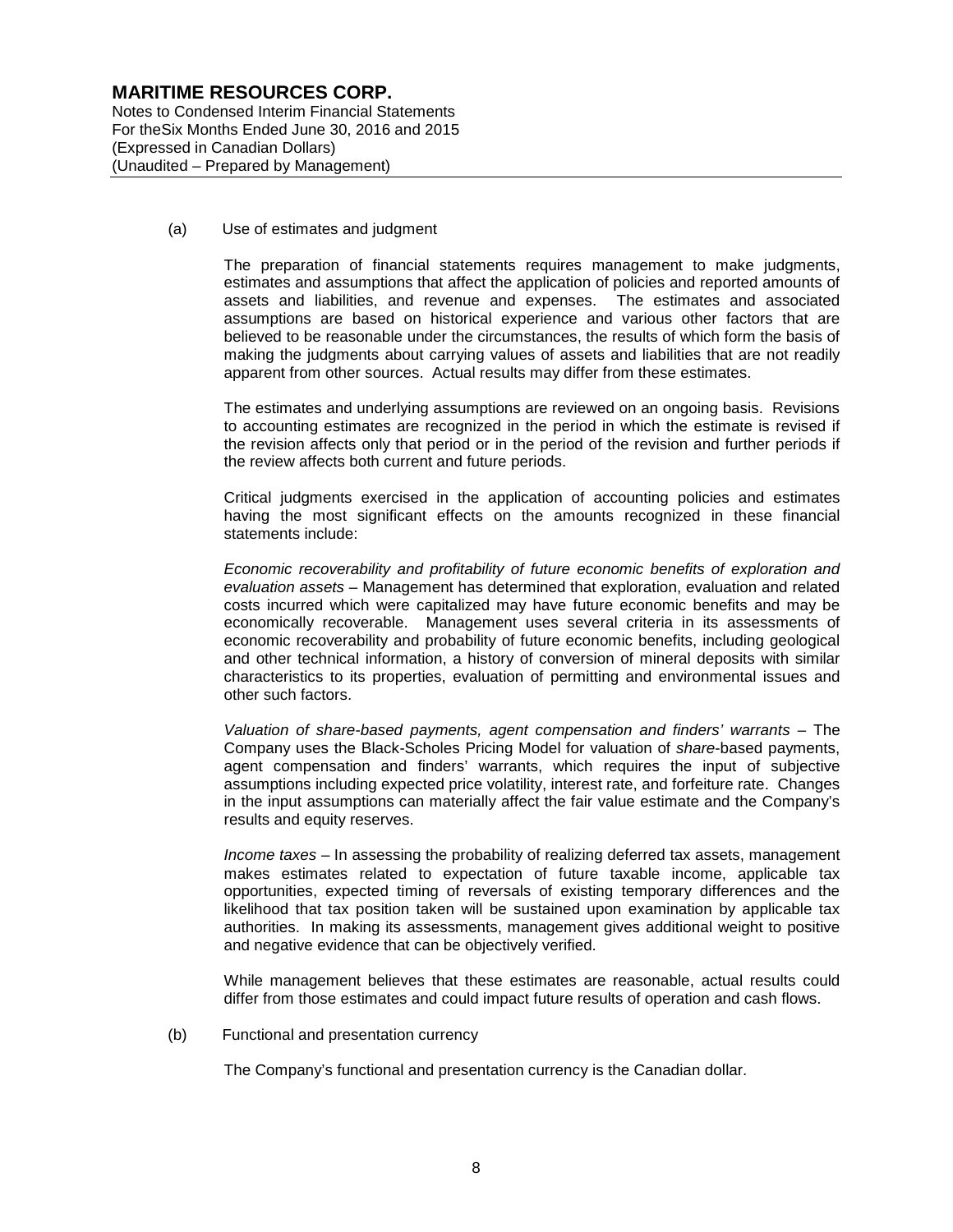Notes to Condensed Interim Financial Statements For theSix Months Ended June 30, 2016 and 2015 (Expressed in Canadian Dollars) (Unaudited – Prepared by Management)

(c) Segmented information

The Company has one operating segment, mineral exploration and development, and operates in one geographical segment, being Canada.

(d) Exploration and evaluation assets ("E&E")

Once the legal right to explore a property has been obtained, costs directly related to E&E expenditures are recognized and capitalized, in addition to the acquisition costs, net of recoveries, on a property-by-property basis. These direct expenditures include such costs as materials used, surveying costs, drilling costs and payments made to contractors during the exploration phase. Costs not directly attributable to E&E activities, including general administrative overhead costs, are expensed in the period in which they occur.

From time to time the Company may acquire or dispose of a mineral property pursuant to the terms of an option agreement. As the options are exercisable entirely at the discretion of the optionee, the amounts payable or receivable are not recorded. Option payments and government assistance are recorded as property costs or recoveries when the payments are made or received.

If economically recoverable ore reserves are developed, capitalized costs of the related property will be reclassified as mining assets and will be amortized using the unit-ofproduction method. When a property is deemed to no longer have commercially viable prospects to the Company, E&E expenditures in respect of the project are deemed to be impaired. As a result those E&E costs, in excess of estimated recoveries, are written off to profit or loss.

The Company assesses E&E assets for impairment at each statement of financial position date or whenever facts and circumstances suggest that the carrying amount of an asset may exceed its recoverable amount. The recoverable amount is the higher of the asset's fair value less costs to sell and value in use. A cash-generating unit is the smallest identifiable group of E&E assets that generates cash inflows that are largely independent of the cash inflows from other assets or groups of assets.

Although the Company has taken steps to verify title to the properties in which it has an interest in accordance with industry standards for properties in the exploration stage, these procedures do not guarantee that title to the properties will not be challenged or impugned. Property title may be affected by undetected defects, be subject to unregistered prior agreements, transfers or land claims, or be non-compliant with regulatory requirements.

(e) Adoption of new IFRS pronouncements

The adoption of the following new IFRS pronouncements did not have an effect on the Company's financial statements:

- IAS 36, "Impairment of Assets" is effective for annual periods beginning on or after July 1, 2014.
- IFRS 7, "Financial Instruments: Disclosures" (amendments) is effective for annual periods beginning on or after January 1, 2016.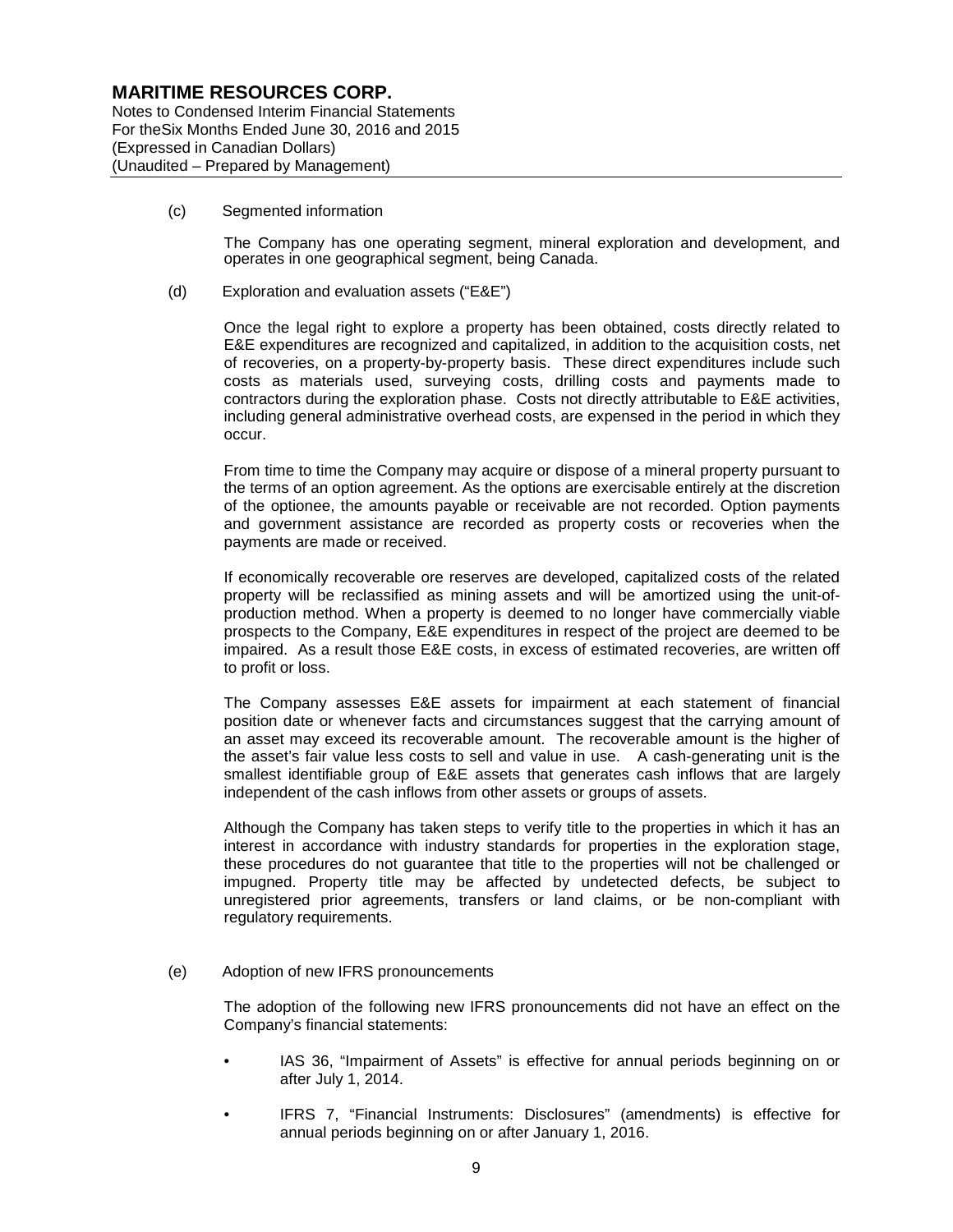Notes to Condensed Interim Financial Statements For theSix Months Ended June 30, 2016 and 2015 (Expressed in Canadian Dollars) (Unaudited – Prepared by Management)

- IAS 32, "Financial Instruments: Presentation" was adopted by the Company on January 1, 2014. IAS 32 applies to the offsetting of financial assets and financial liabilities.
- IFRS 10, "Exception from Consolidation for "Investment Entities"" in conjunction with IFRS 12 and IAS 27, was adopted by the Company on January 1, 2014. IFRS 10 amends the definition of "Investment Entity" and introduces and an exception from consolidation for investment entities. IFRS 12 and IAS 27 are amended to introduce disclosures required by an investment entity.
- IFRS 14, "Regulatory Deferral Accounts" is effective for annual periods beginning on or after January 1, 2016.
- (f) New accounting standards not yet adopted
	- IFRS 15, "Revenue from Contracts with Customers" is effective for annual periods beginning on or after January 1, 2017.
	- IFRS 9, "Financial Instruments: Classification and Measurement" is effective for annual periods beginning on or after January 1, 2018.

The Company is currently evaluating the impact of these new and amended standards on its financial statements. The impact is not expected to have a material impact on the statements of financial position or results of operations.

## **4. FINANCIAL INSTRUMENTS**

The Company has classified its cash as FVTPL (using level 1 of the fair value hierarchy); receivables (excluding tax arrangements) as loans and receivables; and accounts payable and accrued liabilities and loans as other financial liabilities.

The carrying values of cash, accounts receivables and accounts payable approximate their fair values due to the short-term maturity of these financial instruments.

## **5. FINANCIAL RISK MANAGEMENT**

(a) Credit risk

Credit risk is the risk that a counter party to a financial instrument will fail to discharge its contractual obligations. The Company is exposed to credit risk with respect to its cash, restricted cash and receivables, other than Goods and Services Tax ("GST"). The maximum exposure to loss arising from accounts receivable is equal to their carrying amounts.

The Company manages credit risk with respect to its cash by maintaining demand deposits with a major Canadian financial institution; however, this exposes the Company's cash to concentration of credit risk as all amounts are held at a single institution.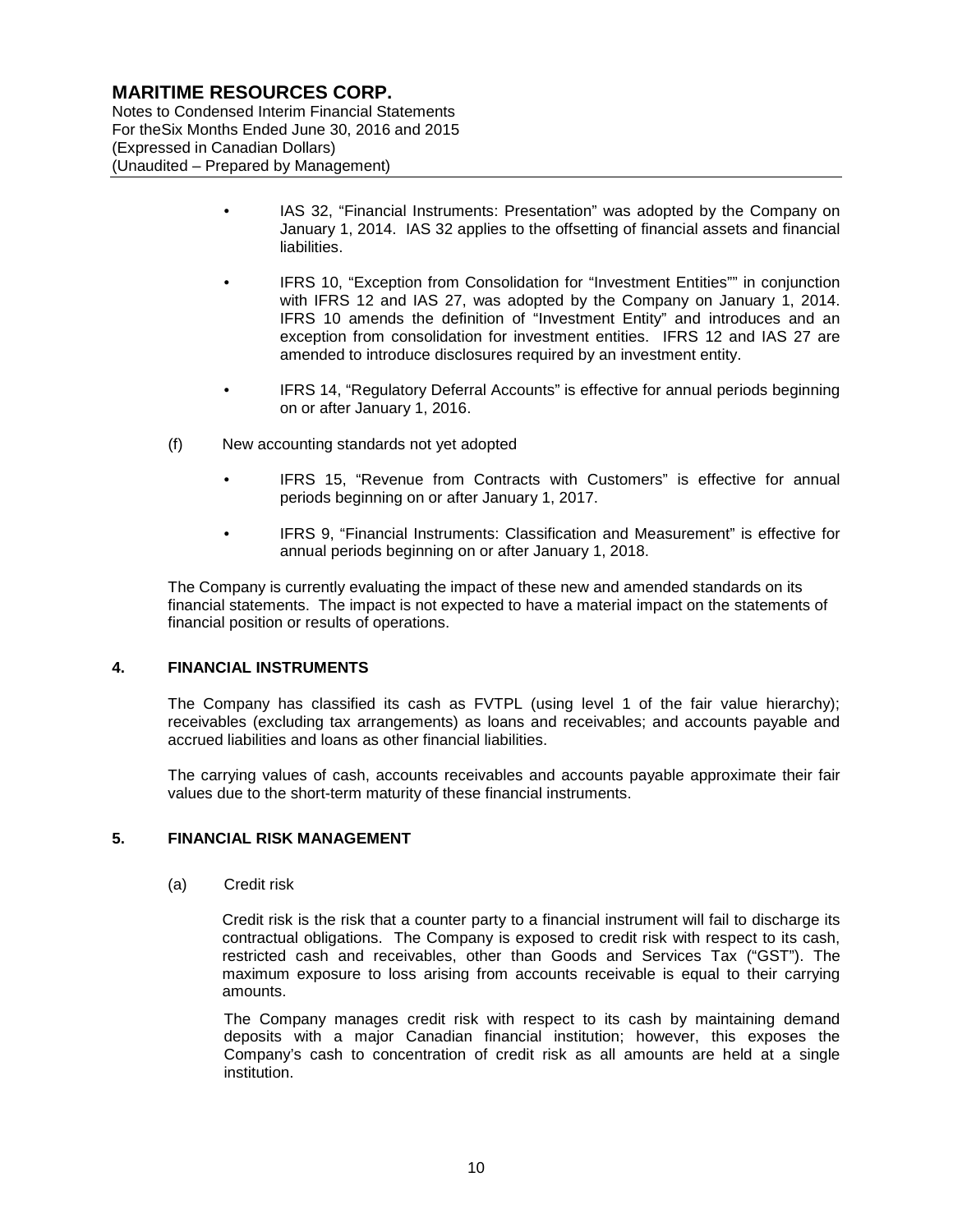Notes to Condensed Interim Financial Statements For theSix Months Ended June 30, 2016 and 2015 (Expressed in Canadian Dollars) (Unaudited – Prepared by Management)

(b) Liquidity risk

Liquidity risk is the risk that the Company will encounter difficulty in satisfying financial obligations as they become due. The Company manages its liquidity risk by forecasting cash flows from operations and anticipated investing and financing activities. The Company is exposed to liquidity risk.

(c) Market risk

Market risk is the risk that the fair value or future cash flows of a financial instrument will fluctuate due to changes in market prices. Market risk comprises three types of risk: interest rate risk, foreign currency risk and other price risk.

(i) Interest rate risk

Interest rate risk consists of two components:

- (a) To the extent that payments made or received on the Company's monetary assets and liabilities are affected by changes in the prevailing market interest rates, the Company is exposed to interest rate cash flow risk; and
- (b) To the extent that changes in prevailing market rates differ from the interest rate in the Company's monetary assets and liabilities, the Company is exposed to interest rate price risk.

The Company is not exposed to significant interest rate risk due to the short-term maturity of its monetary assets and liabilities.

(ii) Foreign currency risk

Foreign currency risk is the risk that the fair value or future cash flows of a financial instrument will fluctuate due to changes in foreign exchange rates. The Company is not exposed to foreign currency risk as its monetary assets and liabilities are denominated in Canadian dollars.

(iii) Other price risk

Other price risk is the risk that the fair value or future cash flows of a financial instrument will fluctuate due to changes in market prices, other than those arising from interest rate risk or foreign currency risk. The Company is not exposed to other price risk.

There were no changes in the Company's approach to managing the above risks.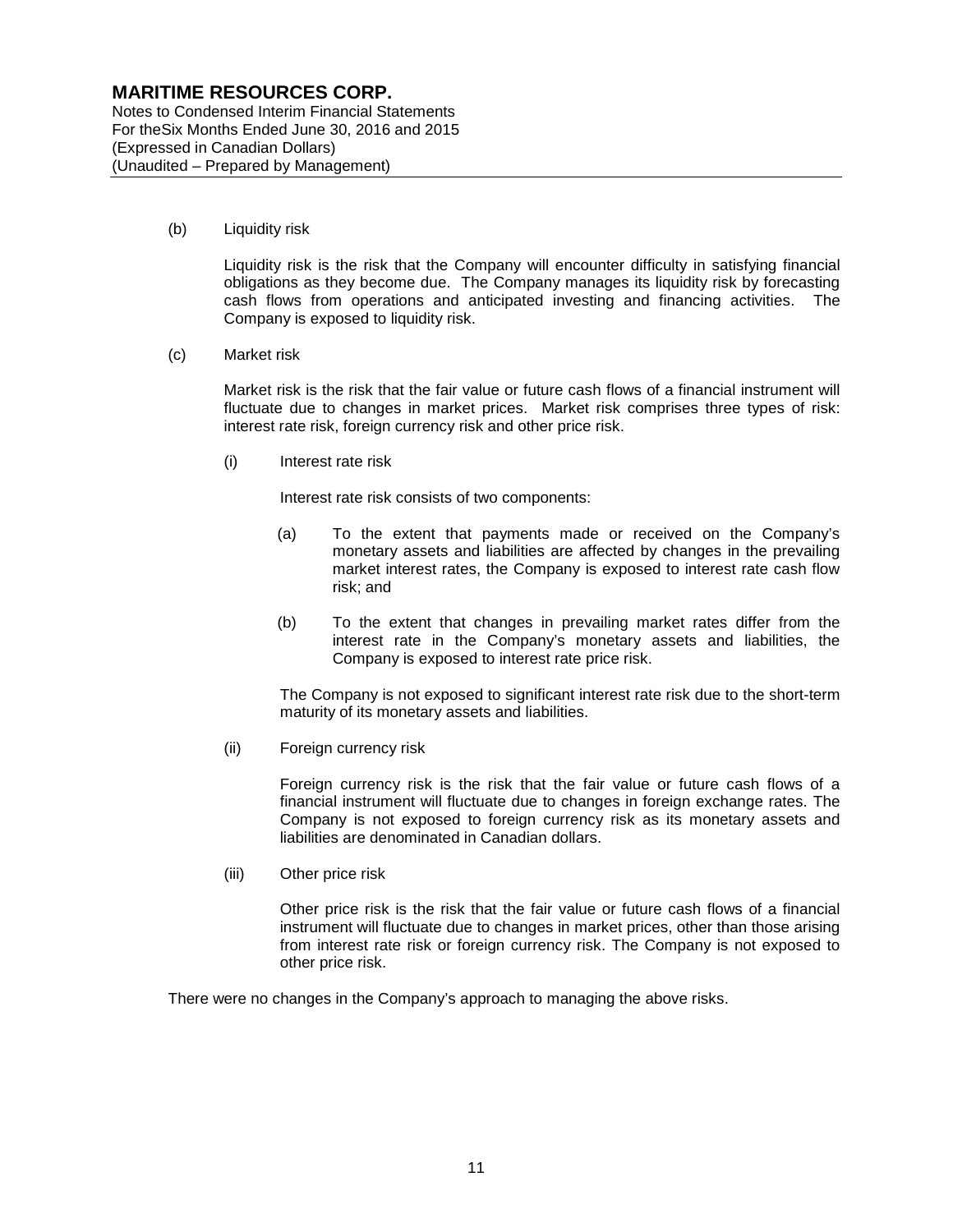Notes to Condensed Interim Financial Statements For theSix Months Ended June 30, 2016 and 2015 (Expressed in Canadian Dollars) (Unaudited – Prepared by Management)

## **6. CASH**

|      |   | June 30, 2016 | <b>December 31, 2015</b> |
|------|---|---------------|--------------------------|
| Cash | æ | 264,574       | 2.119                    |

## **7. RECEIVABLES**

|                       | June 30, 2016 | <b>December 31, 2015</b> |
|-----------------------|---------------|--------------------------|
| <b>GST</b> receivable | 9.050         | 7,038                    |

## **8. EXPLORATION AND EVALUATION ASSETS**

Expenditures incurred on the Company's 100% owned Green Bay Property, located in central Newfoundland, during the periods ended June 30, 2016 and December 31, 2015 follow:

|                                        | June 30, 2016   | December 31, 2015 |
|----------------------------------------|-----------------|-------------------|
| Balance at the beginning of the period | \$<br>4,924,533 | \$<br>4,798,178   |
| Exploration costs:                     |                 |                   |
| Drilling                               | 1,950           | 3,900             |
| Geology and report writing             | 82,562          | 113,741           |
| Property                               | 55,250          | 34,542            |
| Other                                  |                 | 2,110             |
|                                        | 139,762         | 154,293           |
| Less:                                  |                 |                   |
| Recoveries & Grants                    |                 | (27, 938)         |
| Net additions                          | 139,762         | 126,355           |
| Balance at the end of the period       | \$<br>5,064,295 | \$<br>4,924,533   |

Recoveries and Grants:

- On May 7, 2015 the Company received \$19,938 pursuant to an application made with the Newfoundland and Labrador government in respect of the Newfoundland and Labrador Mineral Incentive Junior Exploration Assistance Program ("JEAP") grant for exploration conducted during 2014.
- On December 8, 2015, the Company disposed of equipment to a party related by virtue of common officership, for total proceeds of \$8,000, which funds were returned to the purchaser on June 23, 2016 on return of the equipment to the Company.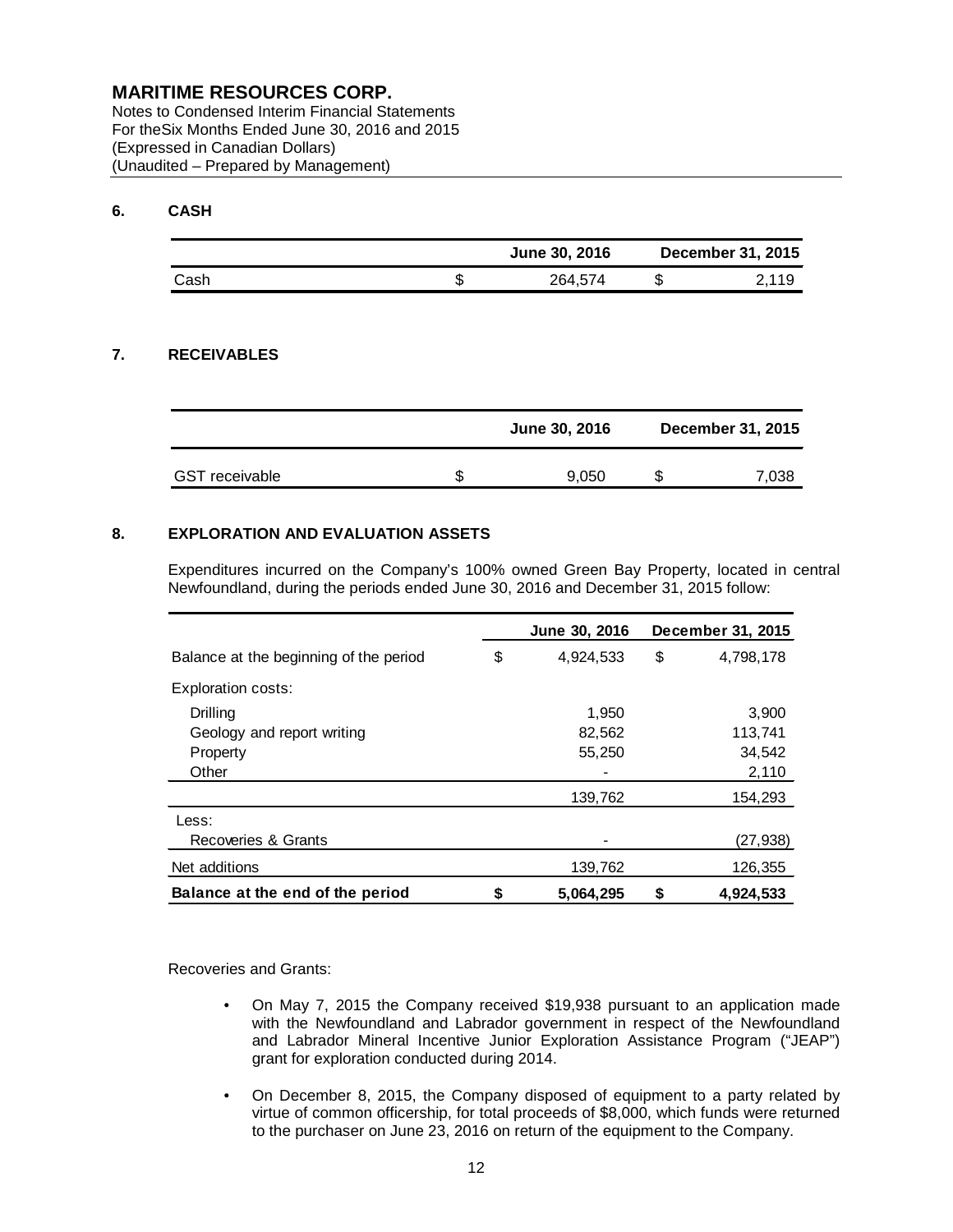Notes to Condensed Interim Financial Statements For theSix Months Ended June 30, 2016 and 2015 (Expressed in Canadian Dollars) (Unaudited – Prepared by Management)

> During 2010, the Company acquired a 50% initial interest in the Green Bay mineral property in Newfoundland, Canada, by way of issuance of 12,000,000 shares at a fair value of \$0.18 per share, and legal, listing fees and other costs of \$64,563, for total consideration of \$2,224,563.

> On January 31, 2012, the Company exercised its option to acquire the remaining 50% interest in the Green Bay property from a significant shareholder, through the issuance of an additional 5,000,000 common shares at \$0.20 per share for total consideration of \$1,000,000, such that the Company owns a 100% interest in the property, subject to a 2% net smelter return royalty on future production from the property with the exception of production from the Orion deposit.

> On May 9, 2016 the Company announced that it had entered into an Engineering, Evaluation and Services Agreement ("Agreement") with Rambler Metals and Mining PLC ("Rambler") to evaluate the economic potential of re-opening the past producing Hammerdown gold mine.

## **9. ACCOUNTS PAYABLE AND ACCRUED LIABILITIES**

|                                                      |     | June 30, 2016        |    | December 31, 2015 |
|------------------------------------------------------|-----|----------------------|----|-------------------|
| Accounts payable<br><b>Accrued liabilities</b>       | \$  | (61, 974)<br>106,500 | \$ | 12,882<br>85,880  |
| Interest payable<br>Due to related parties (note 14) | (1) | 48.721<br>145,207    |    | 32,793<br>236,811 |
|                                                      | S   | 238,454              | S  | 368,366           |

(1) Included in interest payable at June 30, 2016 is \$20,863 (December 31, 2015 is \$14,535) due to related parties (Note 14(b))

## **10. LOANS**

| 2014 Notes    | On December 15, 2014, the Company completed loan arrangements by way<br>of promissory notes for total proceeds of \$275,000. The 2014 Notes,<br>subsequently amended, mature on November 14, 2016 and bear interest of<br>10% per annum. In connection with the 2014 Notes, the Company, as a<br>bonus to the lenders, issued in the aggregate 366,665 common shares at a<br>total fair value of \$41,333, which transaction cost was amortized and<br>expensed over the term of the loan. |
|---------------|--------------------------------------------------------------------------------------------------------------------------------------------------------------------------------------------------------------------------------------------------------------------------------------------------------------------------------------------------------------------------------------------------------------------------------------------------------------------------------------------|
| 2015 Notes #1 | On June 18, 2015, the Company completed loan arrangements by way of<br>promissory notes for total proceeds of \$12,500 (2015 Notes #1). The 2015<br>Notes #1 matured on June 18, 2016 and bear interest of 10% per annum. The<br>2015 Notes #1 are unsecured and in default; however, no demand for<br>repayment has been made.                                                                                                                                                            |
| 2015 Notes #2 | On June 18, 2015, the Company completed loan arrangements by way of<br>promissory notes for total proceeds of \$12,500("2015 Notes #2"). The 2015<br>Notes #2 matured on June 18, 2016 and bear interest of 10% per annum. The<br>2015 Notes #2 are unsecured and in default; however, no demand for<br>repayment has been made.                                                                                                                                                           |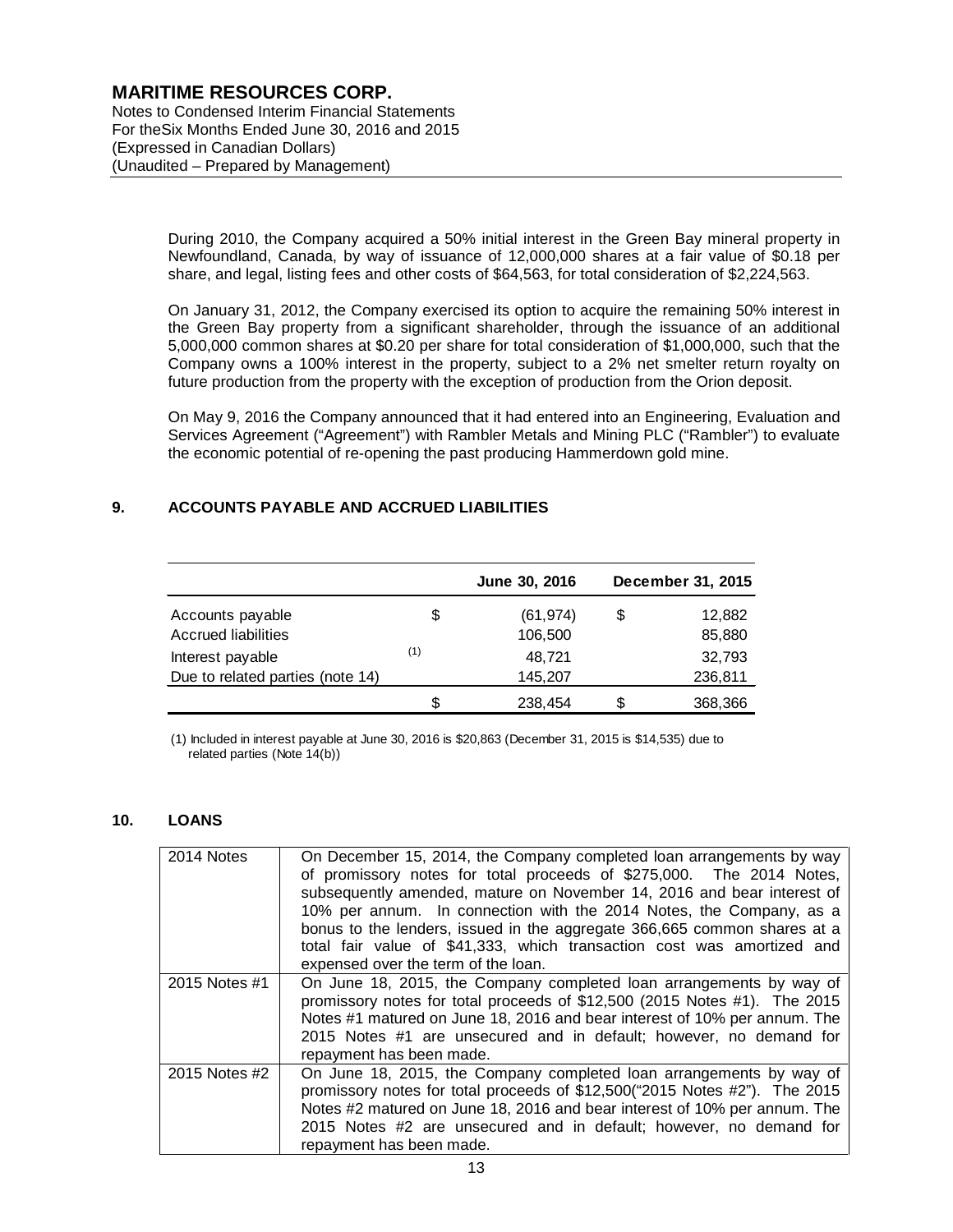Notes to Condensed Interim Financial Statements For theSix Months Ended June 30, 2016 and 2015 (Expressed in Canadian Dollars) (Unaudited – Prepared by Management)

| 2015 Notes #3 | On October 8, 2015, the Company completed a loan arrangement by way of a<br>promissory note for total proceeds of \$30,000 ("2015 Notes #3"). The 2015<br>Notes #3 mature on October 8, 2016 and bear interest of 10% per annum.                                                                                           |
|---------------|----------------------------------------------------------------------------------------------------------------------------------------------------------------------------------------------------------------------------------------------------------------------------------------------------------------------------|
| 2015 Notes #4 | On October 15, 2015, the Company completed a loan arrangement by way of<br>a promissory note for total proceeds of \$25,000 ("2015 Notes #4"). The 2015<br>Notes #4 mature on October 15, 2016 and bear interest of 10% per annum.<br>On April 24, 2016, the 2015 Notes #4, including interest of \$1,315, was<br>settled. |

|                                | Principal<br>(\$) |     | Value of<br>(\$)              | Amortized<br>values of<br>bonus shares bonus shares<br>(\$) | Principle (net of<br>unamortized<br>value of bonus<br>shares)<br>(\$) | <b>Interest</b><br>payable<br>(\$) | <b>Total</b><br>(\$) |
|--------------------------------|-------------------|-----|-------------------------------|-------------------------------------------------------------|-----------------------------------------------------------------------|------------------------------------|----------------------|
|                                |                   |     |                               |                                                             |                                                                       |                                    |                      |
| 2014 Notes                     | 275,000           | (1) | (41, 333)                     | 41,333                                                      | 275,000                                                               | 43,945                             | 318,945              |
| 2015 Notes #1                  | 12,500            | (2) | ٠                             | $\overline{\phantom{a}}$                                    | 12,500                                                                | 1,295                              | 13,795               |
| 2015 Notes #2<br>2015 Notes #3 | 12,500<br>30,000  |     | $\overline{\phantom{a}}$<br>- | $\overline{\phantom{a}}$                                    | 12,500<br>30,000                                                      | 1,295<br>2,186                     | 13,795<br>32,186     |
|                                | 330,000           |     | (41,333)                      | 41,333                                                      | 330,000                                                               | 48,721                             | 378,721              |

(1) \$125,000 provided by parties related to the company

(2) \$12,500 provided by parties related to the company

## **11. CAPITAL MANAGEMENT**

The Company defines capital as all components of shareholders' equity and debt obligations. The Board of Directors does not establish quantitative return on capital criteria for management due to the nature of the Company's business. The Company does not pay dividends and is not subject to any externally imposed capital requirements.

The Company raises capital through the issuance of its share capital and promissory notes to fund operations, and the identification and evaluation of exploration assets. Although the Company has been successful at raising funds in the past through issuance of common shares, there can be no assurance that it will continue to be able to do so in the future.

There were no changes to the Company's approach to capital management during the period ended June 30, 2016. The Company is not subject to any externally imposed capital restrictions.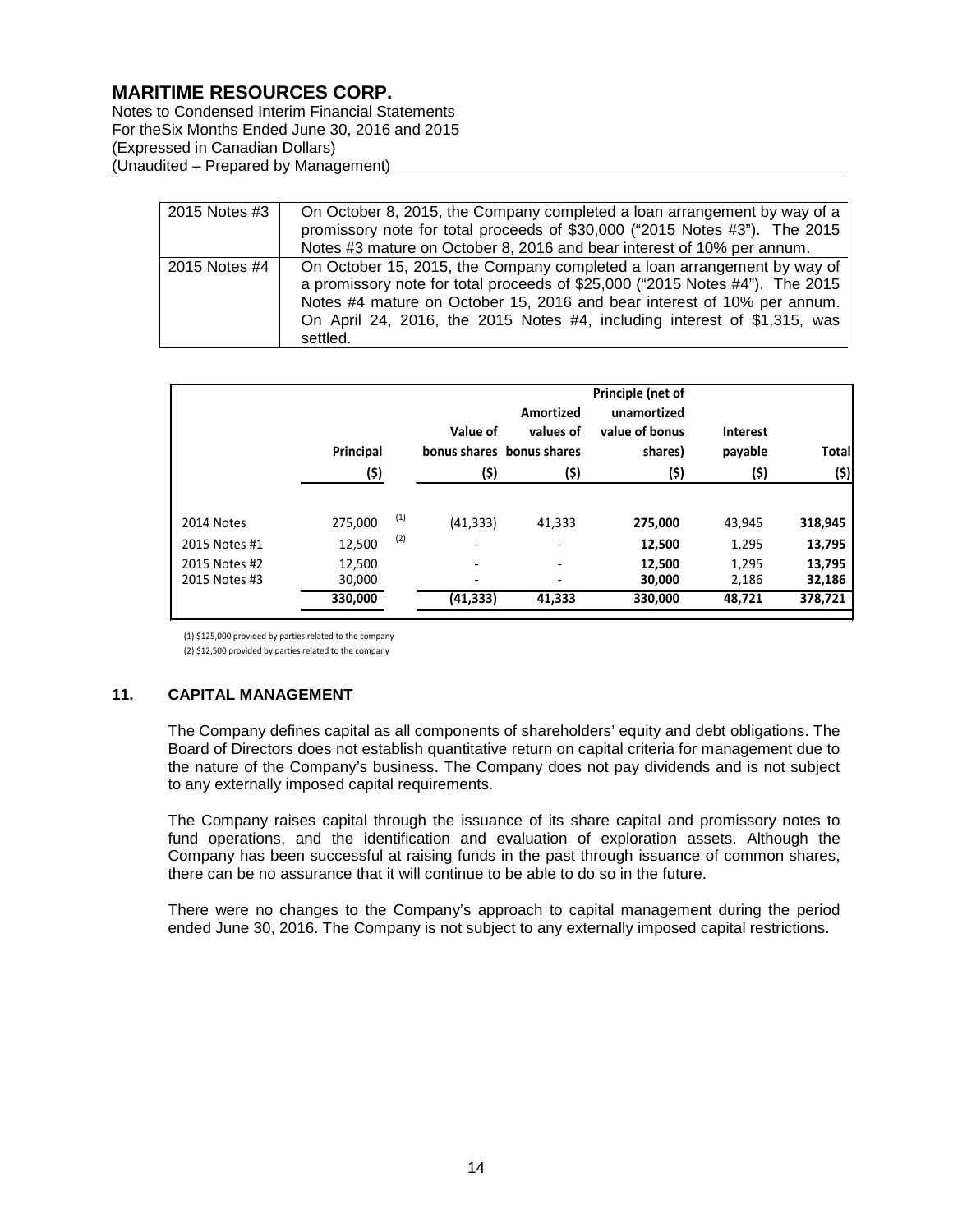Notes to Condensed Interim Financial Statements For theSix Months Ended June 30, 2016 and 2015 (Expressed in Canadian Dollars) (Unaudited – Prepared by Management)

#### **12. SHARE CAPITAL**

(a) Authorized

Unlimited number of common shares without par value

#### (b) Issued

#### *I. November 5, 2015: Private Placement (Offering)*

On November 5, 2015 the Company announced a private placement coupled with streaming royalties, to raise up to \$1,500,000 (the "Offering") by way of non-brokered private placement of units ("Equity Units") coupled with a streaming Royalty ("Royalty Units") that will return 100% of the original investment made pursuant to the Offering to investors, which streaming Royalty is to be paid out of production from the Company's Green Bay project ("Project"). As a condition of the Offering, all participants acquiring Equity Units will be required to acquire an equal number of Royalty Units, at a total combined price of \$0.15. The Offering is comprised of up to 10,000,000 Equity Units at \$0.14 per Equity Unit, with each Equity Unit consisting of one common share and on half of one non-transferable share purchase warrant ("Warrant"). Each whole Warrant attached to the Equity Units will entitle the holder to purchase one additional common share at a price of \$0.20 per common share for 36 months following closing. The Royalty Units will have a price of \$0.01 per Royalty Unit, and, subject to written consent of the Company, may be assigned or transferred in their entirety only. Total royalties payable from the Royalty Units ("Royalty Payment") will be capped at an amount equal to 100% of the total Offering, with Royalty Payments being made annually beginning on the first anniversary of the date of commencement of commercial production for the Project. Royalty Payments will be funded solely from 10% of annual net cash flow from the Project, with net cash flow representing net production revenues realized from the Project after deduction all Project operating and debt servicing costs. At the option of the Company, Royalty Payments will be paid either in cash or in gold. Finders' fees in cash or Equity Units together with Finder/Broker Warrants, which will have the same terms as the Warrants attached to the Equity Units, may be payable on a portion of the placement to finders or brokers who assist in the placement, in accordance with applicable securities laws.

The first tranche closed on February 12, 2016 for gross proceeds of \$195,000, pursuant to which the Company issued the following:

- o 1,300,000 common shares
- o Warrants allowing for the purchase up to, in the aggregate, 650,000 common shares at \$0.20 per common share until February 12, 2019
- o 1,300,000 Royalty Units

In connection with the Offering, finders' fees of \$14,625 were paid and 97,500 finders' warrants ("Broker Warrants") were issued, with the Brokers Warrants having the same terms as the Warrants.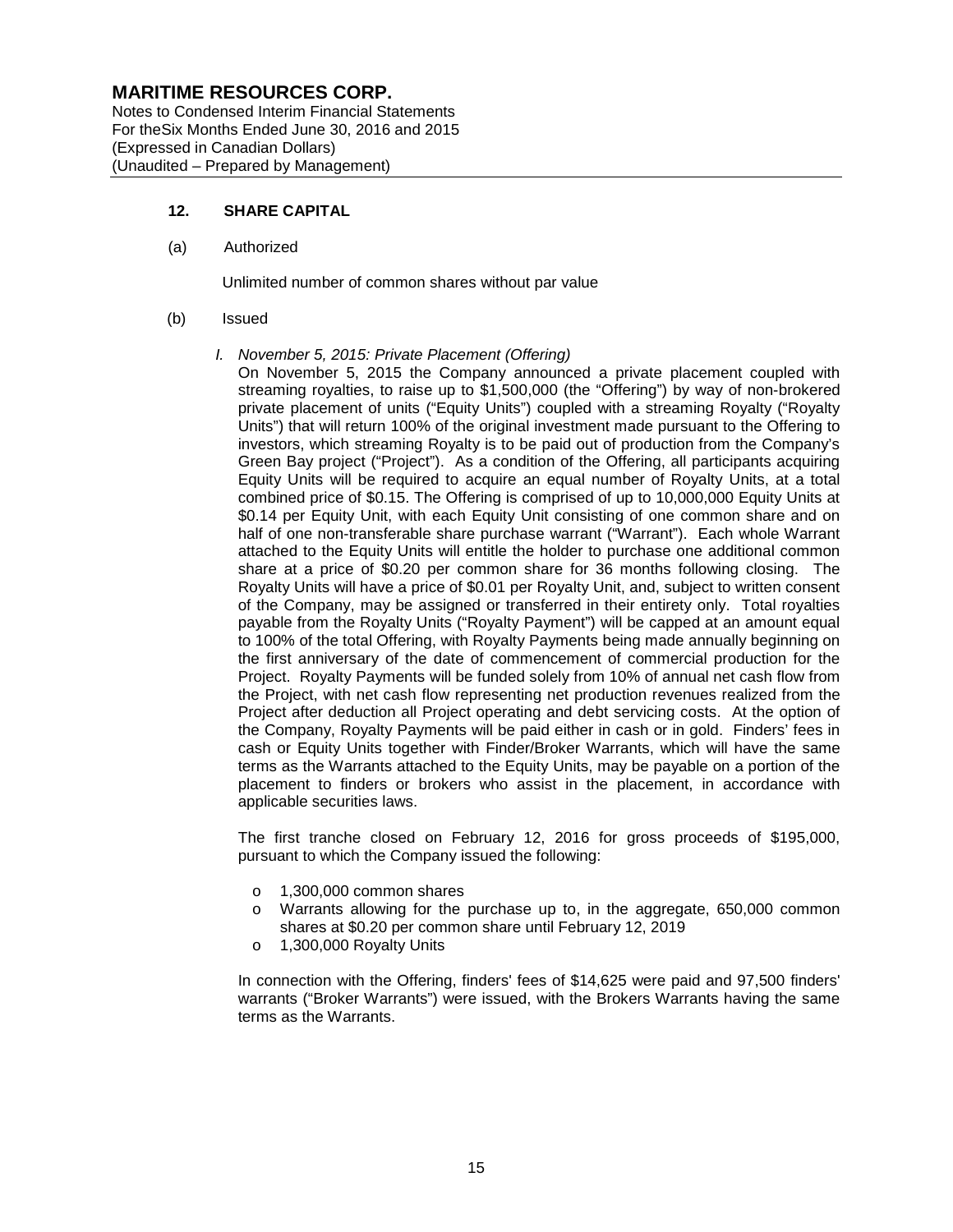Notes to Condensed Interim Financial Statements For theSix Months Ended June 30, 2016 and 2015 (Expressed in Canadian Dollars) (Unaudited – Prepared by Management)

#### *II. April 18, 2016: Private Placement (Second Offering)*

On April 18, 2016, the Company announced a second private placement coupled with streaming royalties, to raise up to \$2,000,000 (the "Second Offering") by way of nonbrokered private placement of units ("Second Equity Units") coupled with a streaming Royalty ("Second Royalty Units") that will return 100% of the original investment made pursuant to the Second Offering to investors, which streaming Royalty is to be paid out of production from the Project. As a condition of the Offering, all participants acquiring Second Equity Units will be required to acquire an equal number of Second Royalty Units, at a total combined price of \$0.15. The Second Offering is comprised of up to 13,500,000 Second Equity Units at \$0.14 per Second Equity Unit, with each Second Equity Unit consisting of one common share and on half of one non-transferable share purchase warrant ("Second Warrant"). Each whole Second Warrant attached to the Second Equity Units will entitle the holder to purchase one additional common share at a price of \$0.20 per common share for 36 months following closing. The Second Royalty Units will have a price of \$0.01 per Second Royalty Unit, and, subject to written consent of the Company, may be assigned or transferred in their entirety only. Total royalties payable from the Second Royalty Units ("Second Royalty Payment") will be capped at an amount equal to 100% of the total Second Offering, with Second Royalty Payments being made annually beginning on the first anniversary of the date of commencement of commercial production for the Project. Second Royalty Payments will be funded solely from 10% of annual net cash flow from the Project, with net cash flow representing net production revenues realized from the Project after deduction all Project operating and debt servicing costs. At the option of the Company, Second Royalty Payments will be paid either in cash or in gold. Finders' fees in cash or Second Equity Units together with finder/broker Warrants ("Finder/Broker Warrants"), which will have the same terms as the Second Warrants attached to the Second Equity Units, may be payable on a portion of the placement to finders or brokers who assist in the placement, in accordance with applicable securities laws.

On April 22, 2016, the Company closed a portion of the Second Offering, for gross proceeds of \$790,500, pursuant to which it issued the following:

- o 5,270,000 common shares
- Second Warrants allowing for the purchase up to, in the aggregate, 2,635,000 common shares at \$0.20 per common share until April 22, 2019
- o 5,270,000 Second Royalty Units

In connection with this closed portion of the Second Offering, finders' fees of \$57,431 were paid and 382,875 Finder/Broker Warrants were issued, with the Finder/Broker Warrants having the same terms as the Second Warrants.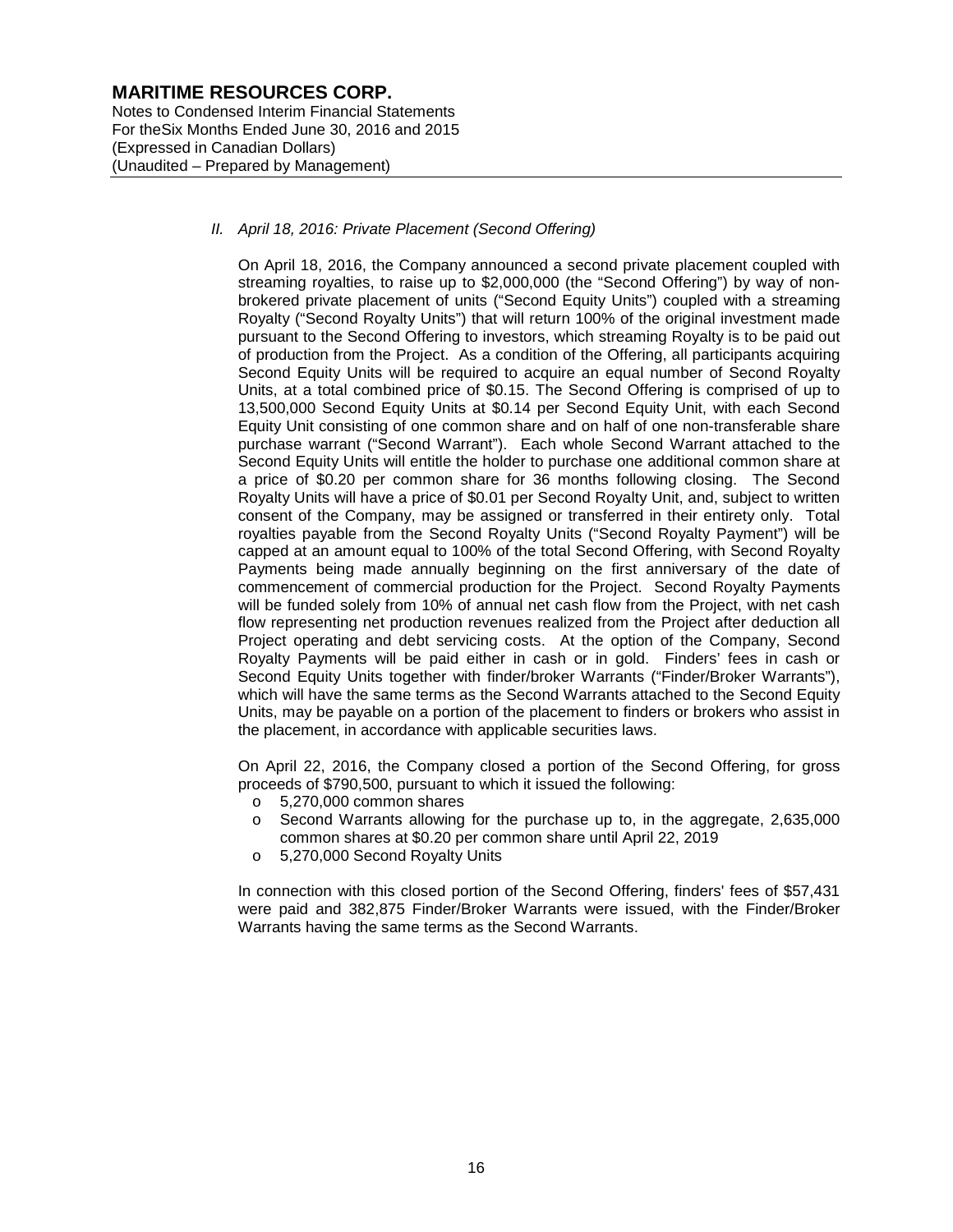Notes to Condensed Interim Financial Statements For theSix Months Ended June 30, 2016 and 2015 (Expressed in Canadian Dollars) (Unaudited – Prepared by Management)

- *III. April 26, 2016: Increase of April 18, 2016 Private Placement (Second Offering Increase)* On April 26 2016, the Company announced an increase, subject to regulatory approval, of up to 20% (a further \$400,000) to the Second Offering (the "Second Offering Increase"). The Second Offering Increase did not close.
- *IV. June 17, 2016: Private Placement ("Third Offering")*
	- On June 17, 2016, the Company announced a third private placement coupled with streaming royalties, to raise up to \$2,250,000 (the "Third Offering") by way of nonbrokered private placement of units ("Third Equity Units") coupled with a streaming Royalty ("Third Royalty Units") that will return 100% of the original investment made pursuant to the Third Offering to investors, which streaming Royalty is to be paid out of production from the Project. As a condition of the Third Offering, all participants acquiring Third Equity Units will be required to acquire an equal number of Third Royalty Units, at a total combined price of \$0.15. The Third Offering is comprised of up to 15,000,000 Third Equity Units at \$0.14 per Third Equity Unit, with each Third Equity Unit consisting of one common share and on half of one non-transferable share purchase warrant ("Third Warrant"). Each whole Third Warrant attached to the Third Equity Units will entitle the holder to purchase one additional common share at a price of \$0.20 per common share for 36 months following closing. The Third Royalty Units will have a price of \$0.01 per Third Royalty Unit, and, subject to written consent of the Company, may be assigned or transferred in their entirety only. Total royalties payable from the Third Royalty Units ("Third Royalty Payment") will be capped at an amount equal to 100% of the total Second Offering, with Third Royalty Payments being made annually beginning on the first anniversary of the date of commencement of commercial production for the Project. Third Royalty Payments will be funded solely from 10% of annual net cash flow from the Project, with net cash flow representing net production revenues realized from the Project after deduction all Project operating and debt servicing costs. At the option of the Company, Third Royalty Payments will be paid either in cash or in gold. Finders' fees in cash or Third Equity Units together with finder/broker Warrants ("Finder/Broker Warrants"), which will have the same terms as the Third Warrants attached to the Second Equity Units, may be payable on a portion of the placement to finders or brokers who assist in the placement, in accordance with applicable securities laws. (Note 15)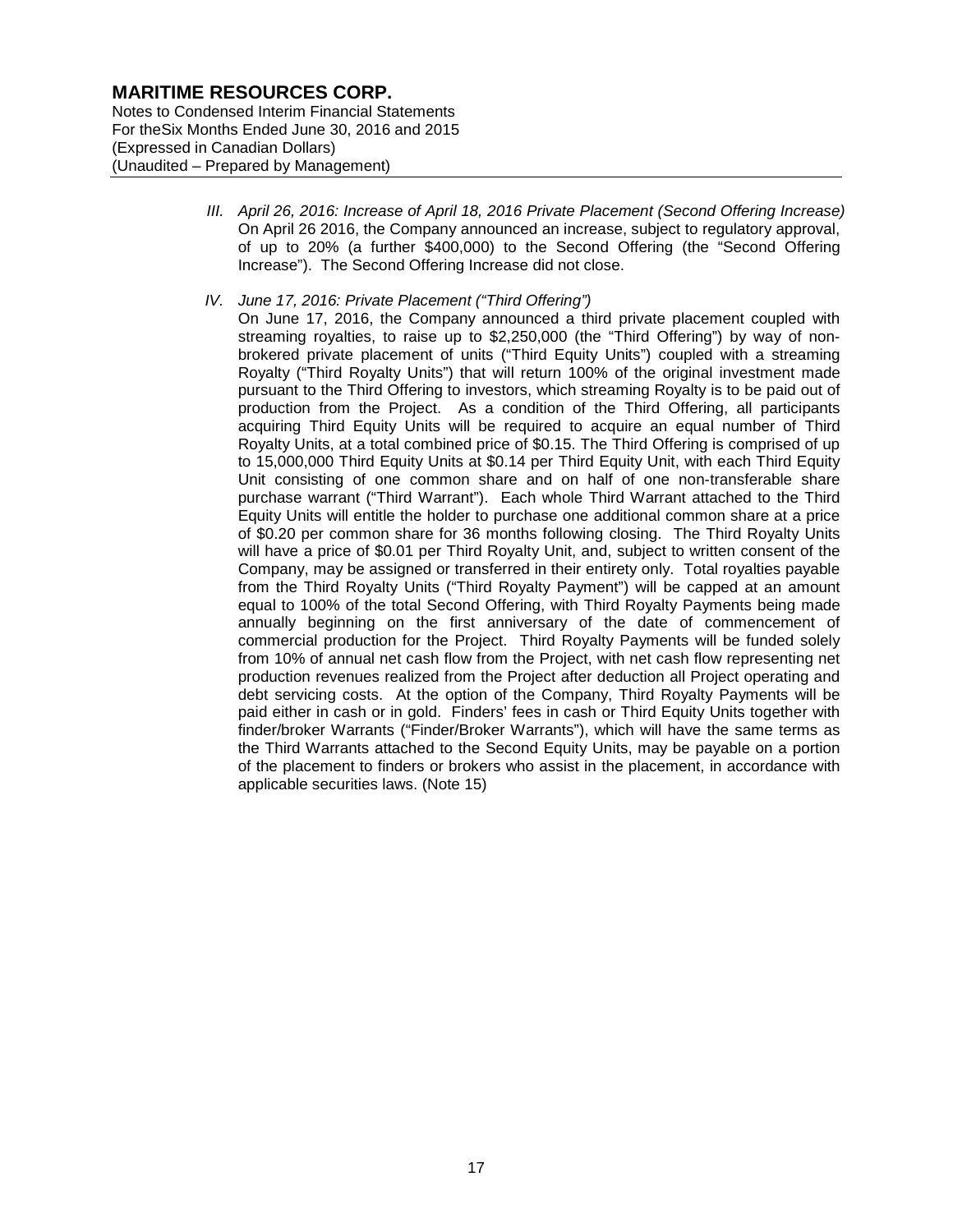Notes to Condensed Interim Financial Statements For theSix Months Ended June 30, 2016 and 2015 (Expressed in Canadian Dollars) (Unaudited – Prepared by Management)

- *V. April 6, 2016: Option and Share Purchase Agreement with Commander*
	- On April 6, 2016 the Company amended the terms of the Option and Share Purchase Agreement with Commander. Pursuant to the amended Option and Share Purchase Agreement, Maritime will identify third parties to purchase an initial 2,000,000 shares at a price of \$0.14 per share on or before August 31, 2016 (the "Initial Sale"), of which 1,000,000 shares must be purchased before April 30, 2016 (completed). Provided that the Initial Sale is completed by August 31, 2016, Maritime will have the option to identify third party purchasers to purchase an additional 2,000,000 shares every 6 months over the next 18 months at escalating prices of \$0.21, \$0.25, and \$0.30 per share. The final two option prices are further subject to the price being the greater of the option price or 85% of the volume weighted average price of the common shares for the 10 trading days immediately preceding the applicable option exercise date. Any shares not purchased in a particular option exercise period are carried forward one time to the next exercise period at the higher exercise price, provided that a minimum of 500,000 shares have been purchased in the preceding period. The Voting Trust Agreement remains in full force and effect for the duration of the Option and Share Purchase Agreement, as amended. Any shares not purchased pursuant to the terms of the Option and Share Purchase Agreement, as amended, will automatically be released from the provisions of the Voting Trust Agreement.

#### (c) Stock options

The Company has a "rolling" stock option plan for its directors, officers, employees and consultants. The terms of the plan provide for options to be granted to a maximum of 10% of the issued and outstanding common shares of the Company at the time of grant of the stock options. The exercise price of each option shall not be less than the minimum price permitted by the policies of the TSX Venture Exchange, and the options may be granted for a maximum term of ten years from the date of grant. The Company records the fair value of all options granted using the Black-Scholes model as sharebased payment expense over the vesting period of the options. Vesting terms are determined by the Board of Directors.

A summary of the Company's stock options as at June 30, 2016 and December 31, 2015 and changes during the periods then ended follows: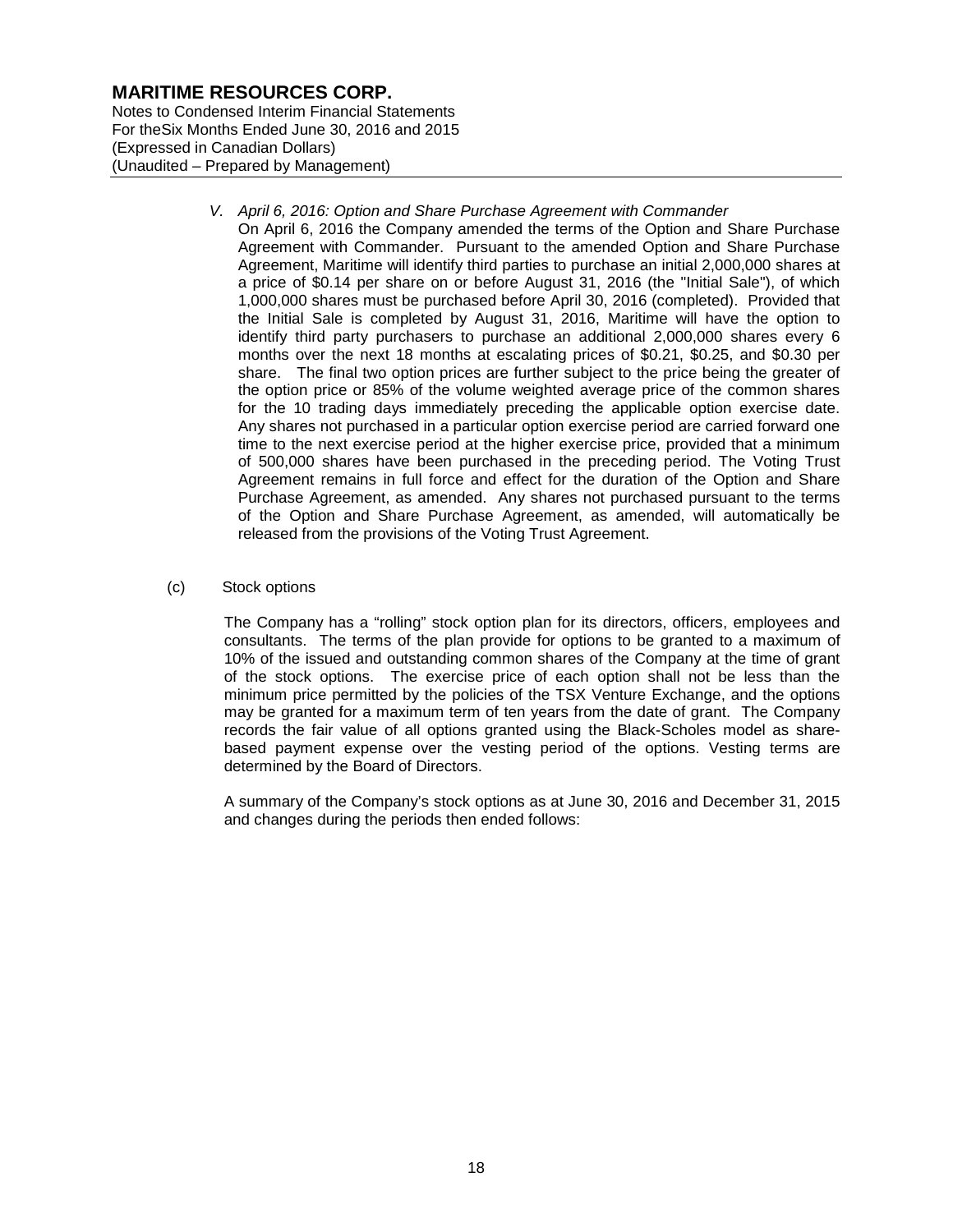Notes to Condensed Interim Financial Statements For theSix Months Ended June 30, 2016 and 2015 (Expressed in Canadian Dollars) (Unaudited – Prepared by Management)

|                                | Number of<br><b>Options</b> | Weighted<br>Average |
|--------------------------------|-----------------------------|---------------------|
| Outstanding December 31, 2014  | 3,275,000                   | \$<br>0.195         |
| Granted                        | 150,000                     | \$<br>0.160         |
| Expired                        | (175,000)                   | \$<br>0.200         |
| <b>Expired</b>                 | (115,000)                   | \$<br>0.280         |
| Outstanding, June 30, 2015     | 3,135,000                   | \$<br>0.180         |
| Granted                        | 1,785,000                   | \$<br>0.150         |
| <b>Expired</b>                 | (1,000,000)                 | \$<br>0.150         |
| Expired                        | (150,000)                   | \$<br>0.165         |
| <b>Expired</b>                 | (140,000)                   | \$<br>0.200         |
| <b>Expired</b>                 | (125,000)                   | \$<br>0.280         |
| Outstanding, December 31, 2015 | 3,505,000                   | \$<br>0.178         |
| Outstanding, June 30, 2016     | 3,505,000                   | \$<br>0.178         |
| Exercisable, June 30, 2016     | 3,480,000                   | \$<br>0.178         |

The Company has estimated the forfeiture rate to be 0.00%. Expected volatility was determined based on the historical movements in the closing price of the Company's, or comparable companies', stocks for a length of time to the expected life of each option.

The fair value of each option granted is estimated at the time of the grant using the Black-Scholes option pricing model with weighted average assumptions for the grants as follows:

|                                 | 2016  | 2015  |
|---------------------------------|-------|-------|
| Risk-free interest rate         | 0.94% | 0.94% |
| Expected dividend yield         | Nil   | Nil   |
| Expected stock price volatility | 114%  | 114%  |
| Expected option life in years   | 5     | 5     |

As at June 30, 2016, stock options outstanding were as follows: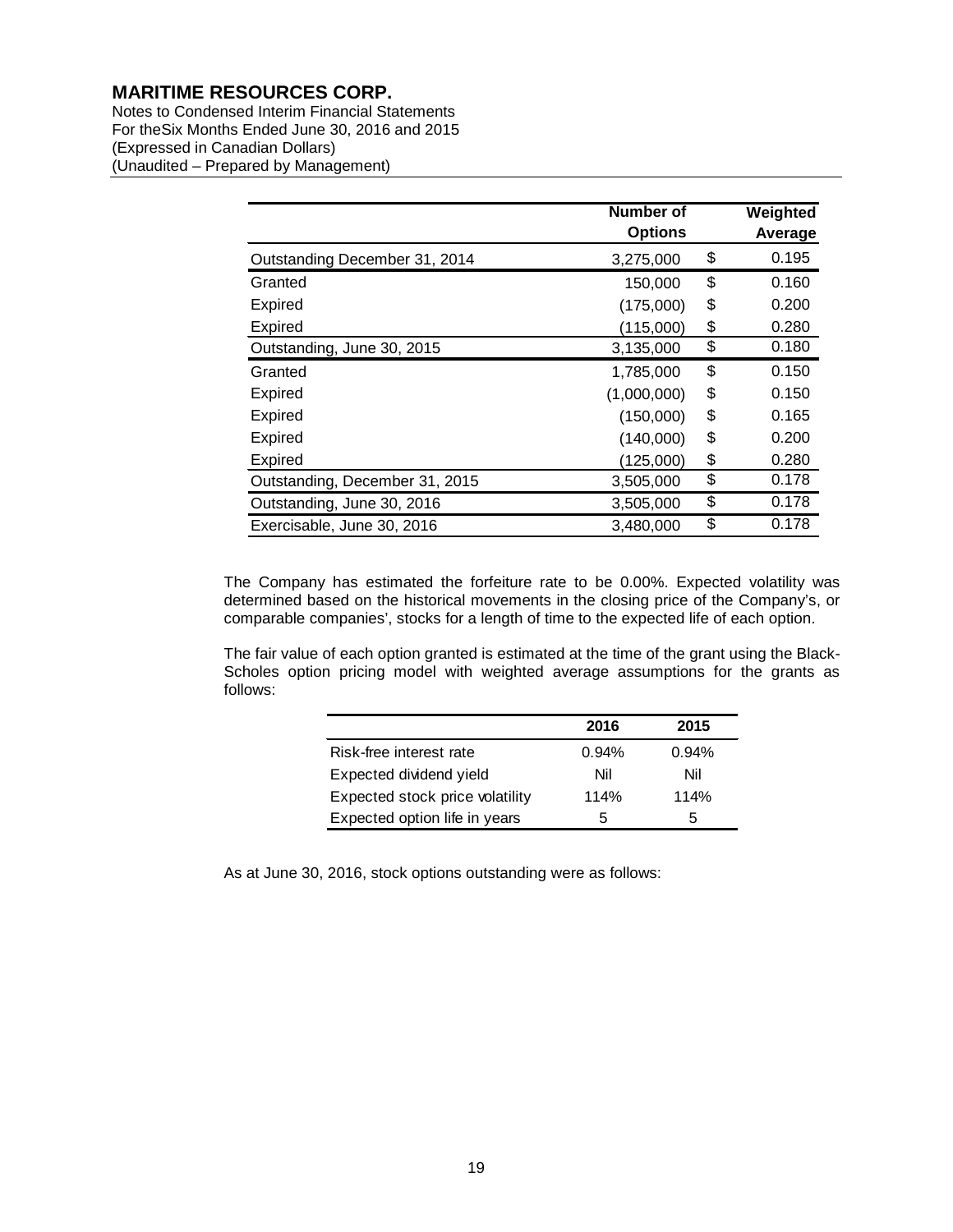Notes to Condensed Interim Financial Statements For theSix Months Ended June 30, 2016 and 2015 (Expressed in Canadian Dollars) (Unaudited – Prepared by Management)

| Outstanding                                                   |                             |                                 |                    |                                                                             |                                                        |  |  |
|---------------------------------------------------------------|-----------------------------|---------------------------------|--------------------|-----------------------------------------------------------------------------|--------------------------------------------------------|--|--|
| <b>Number</b><br>of Options<br><b>Outstanding Exercisable</b> | <b>Number</b><br>of Options | <b>Exercise</b><br><b>Price</b> | <b>Expiry Date</b> | <b>Weighted Average</b><br>Remaining<br><b>Contractual Life in</b><br>Years | Weighted<br>Average<br><b>Exercise</b><br><b>Price</b> |  |  |
|                                                               |                             |                                 |                    |                                                                             |                                                        |  |  |
| 250,000                                                       | 250,000                     | \$0.200                         | 14-Dec-16          |                                                                             |                                                        |  |  |
| 200,000                                                       | 200,000                     | \$0.175                         | 26-Apr-17          |                                                                             |                                                        |  |  |
| 500,000                                                       | 500,000                     | \$0.200                         | 21-Jan-18          |                                                                             |                                                        |  |  |
| 420,000                                                       | 420,000                     | \$0.280                         | 29-May-19          |                                                                             |                                                        |  |  |
| 200,000                                                       | 200,000                     | \$0.150                         | 15-Oct-19          |                                                                             |                                                        |  |  |
| 150,000                                                       | 150,000                     | \$0.160                         | 04-Mar-20          |                                                                             |                                                        |  |  |
| 1,785,000                                                     | 1,760,000                   | \$0.150                         | 13-Nov-20          |                                                                             |                                                        |  |  |
| 3,505,000                                                     | 3.480.000                   |                                 |                    | 3.22                                                                        | 0.178                                                  |  |  |

#### **13. WARRANTS**

During the period ended June 30, 2016, the Company in connection with the Offering and Second Offering, issued warrants allowing for the purchase of up to, in the aggregate, 3,765,375 common shares. The warrants entitle the holder to purchase one common share at a price of \$0.20, with 747,500 of the warrants expiring on February 12, 2019 and 3,017,875 warrants expiring on April 22, 2019. The warrants were valued using the residual method, such that the 650,000 warrants issued on February 19, 2016 were valued at \$65,000 and the 2,635,000 warrants issued on April 19, 2016 were valued at \$Nil. The Company also issued 480,375 finders' fee warrants having the same terms as the Warrants, which finders' fee warrants were valued at \$64,360, using the Black-Scholes model.

A summary of the status of the Company's warrants as at June 30, 2016 and December 31, 2015 follows:

|                                                | <b>Number of Warrants</b> |   | <b>Amount Expiry Date</b> | <b>Price</b> |      |
|------------------------------------------------|---------------------------|---|---------------------------|--------------|------|
| Outstanding and Exercisable, December 31, 2015 |                           |   | ۰                         |              |      |
| Private placement                              |                           |   |                           |              |      |
| - Offering                                     | 650,000                   | S | 65,000                    | 12-Feb-19    | 0.20 |
| - Offering- Finders fee warrants               | 97.500                    |   | 10.166                    | 12-Feb-19    | 0.20 |
| - Second Offering                              | 2,635,000                 |   | ۰                         | 22-Apr-19    | 0.20 |
| - Second Offering- Finders fee warrants        | 382,875                   |   | 54,194                    | 22-Apr-19    | 0.20 |
| Outstanding and exercisable, June 30, 2016     | 3,765,375                 | S | 129,360                   |              |      |

### **14. RELATED PARTY TRANSACTIONS**

#### (a) Services

Effective July 1, 2014 the Company entered into arrangement with an administration and exploration services contractor ("AESC") in which a director is a shareholder, pursuant to which it receives office, administrative and exploration services. For the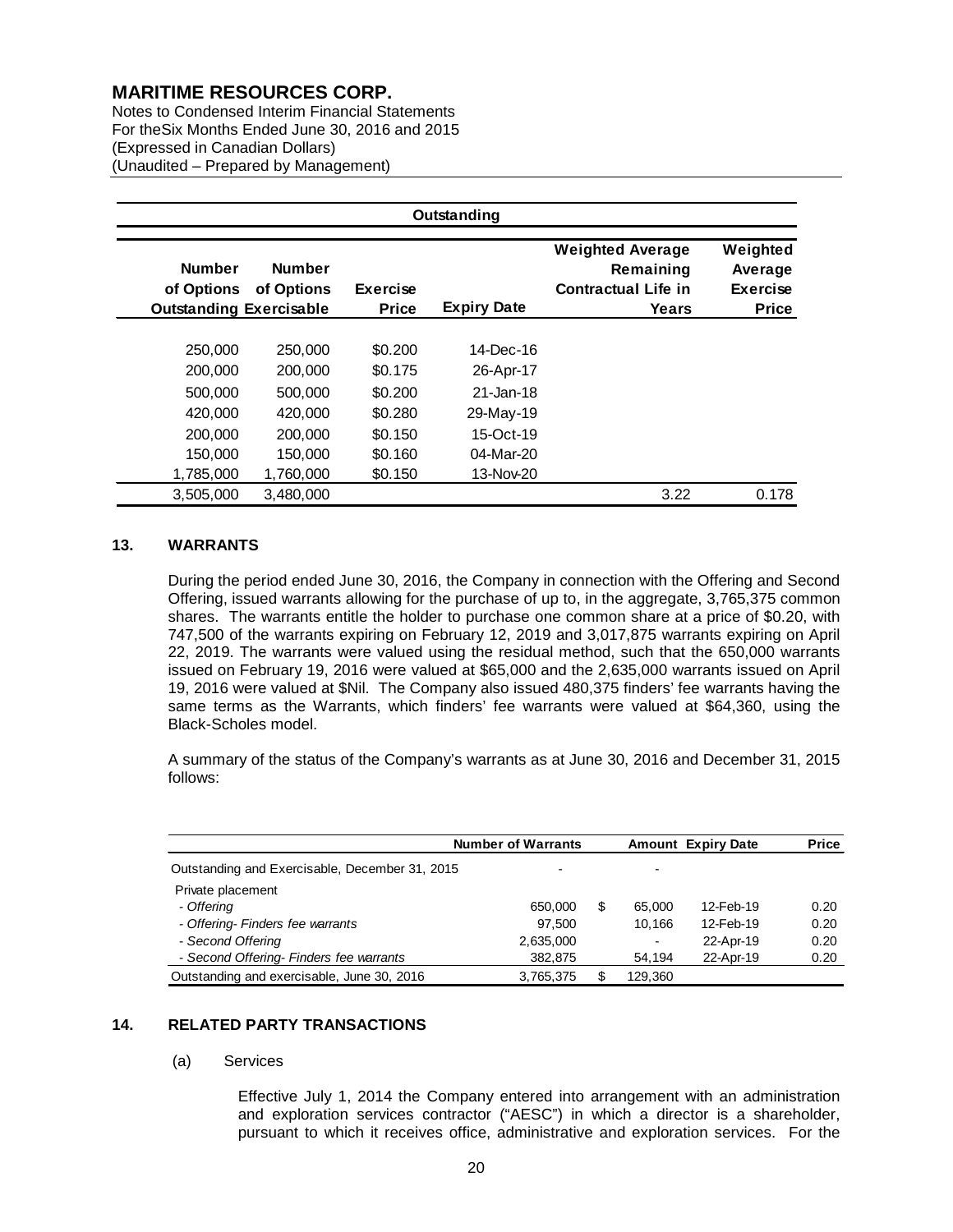Notes to Condensed Interim Financial Statements For theSix Months Ended June 30, 2016 and 2015 (Expressed in Canadian Dollars) (Unaudited – Prepared by Management)

> period ended June 30, 2016 and 2015, the Company was charged for exploration costs and to reimburse office and administrative costs as follows:

|                       | For the Three Months Ended For the Six Months Ended |                          |    |        |    |        |     |        |
|-----------------------|-----------------------------------------------------|--------------------------|----|--------|----|--------|-----|--------|
|                       |                                                     | 2016                     |    | 2015   |    | 2016   |     | 2015   |
| Rent                  |                                                     | 10.178                   | \$ | 9.000  | ß. | 20.357 | \$. | 18,000 |
| Consulting            |                                                     |                          |    |        |    |        |     | 7,500  |
| Geological consulting |                                                     | $\overline{\phantom{0}}$ |    | 15,000 |    |        |     | 28,050 |
| Office administration |                                                     | 1.913                    |    | 3.776  |    | 3.534  |     | 8,332  |
|                       | S                                                   | 12.091                   |    | 27.776 |    | 23,891 | S   | 61,882 |

At June 30, 2016 the company owed \$842 (2015: \$Nil) to AESC.

#### (b) Loans

In respect of the 2014 Notes (Note 10), the Company received gross proceeds of \$275,000, of which \$125,000 was provided by parties related to the Company, and issued 166,666 common shares valued at \$17,330 as bonus shares to these related parties. At June 30, 2016, interest of \$19,568 was owed to those related parties.

In respect of the 2015 Notes (Note 10), the Company received \$12,500 from key management and directors to the Company. At June 30, 2016, interest of \$1,295 (2015: \$Nil) was owed to those related parties, as well as principle of \$12,500 (2015: \$Nil), which amount is included in Loans.

|           | 2014 Notes          |        | 2015 Notes          |  |  |  |
|-----------|---------------------|--------|---------------------|--|--|--|
| Principal | <b>Bonus shares</b> |        | <b>Bonus shares</b> |  |  |  |
| (S)       | (#)                 | (S)    | (#)                 |  |  |  |
| -         |                     |        |                     |  |  |  |
| 125,000   | 166,666             | 12,500 |                     |  |  |  |

#### (c) Compensation of key management personnel

Key management personnel consist of the directors and executive officers of the Company. The remuneration, including stock-based compensation, of key management personnel during the periods ended June 30, 2016 and 2015 were as follows:

|                       | For the Three Months Ended For the Six Months Ended |        |    |        |  |         |  |         |
|-----------------------|-----------------------------------------------------|--------|----|--------|--|---------|--|---------|
|                       |                                                     | 2016   |    | 2015   |  | 2016    |  | 2015    |
| Consulting            | \$                                                  | 38,400 | S  | 23,400 |  | 76,800  |  | 46,800  |
| Directors' fees       |                                                     | 22,500 |    |        |  | 45,000  |  |         |
| Geological consulting |                                                     | 21,000 |    | 16,200 |  | 37,800  |  | 32,400  |
| Share-based payments  |                                                     | 1,264  |    | 130    |  | 2.476   |  | 27,163  |
|                       | S                                                   | 83.164 | \$ | 39,730 |  | 162.076 |  | 106,363 |

At June 30, 2016, in respect of services provided to and expenses incurred on behalf of the Company during the period ended June 30, 2016, the Company owed \$7,875 (2015: